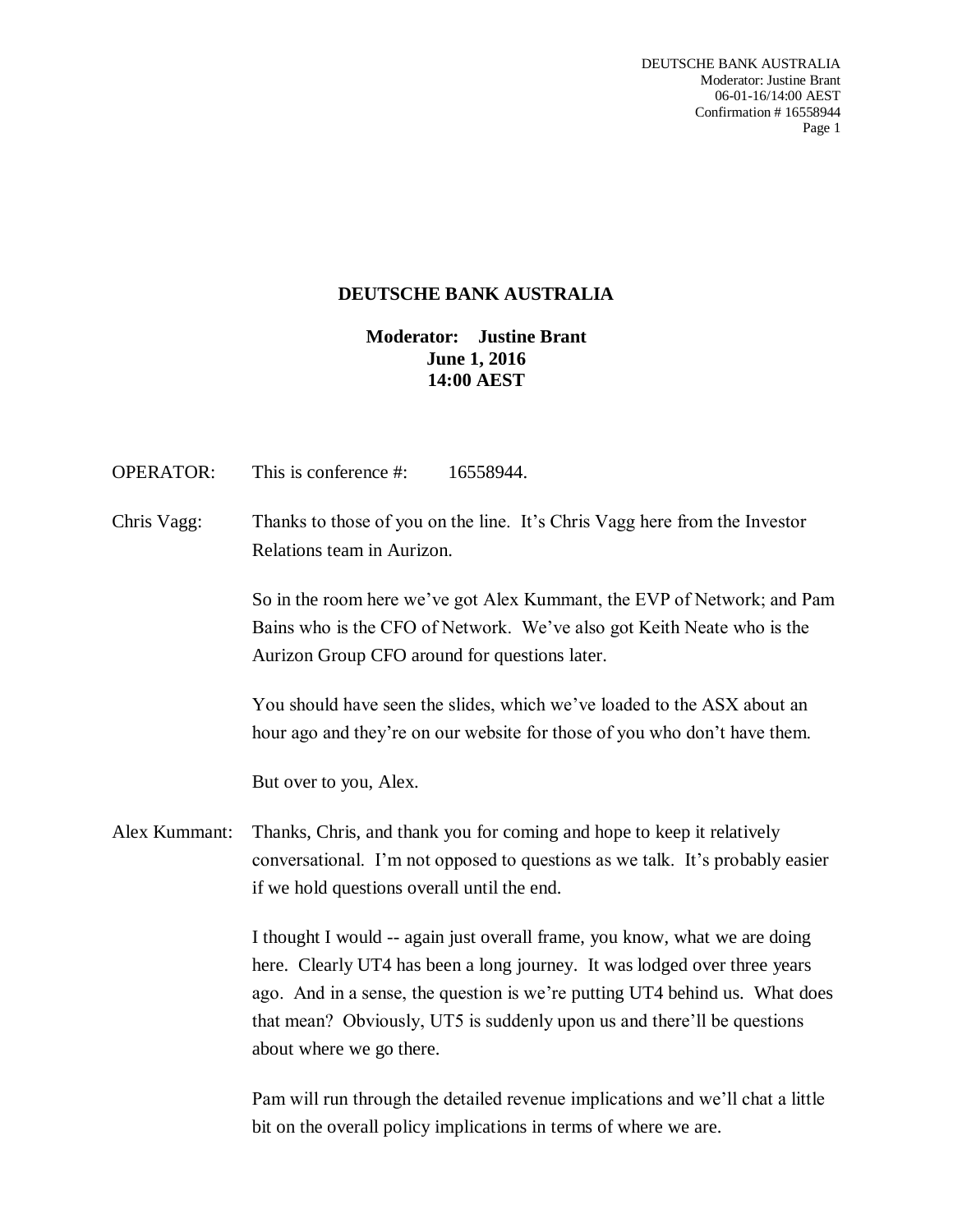Our fundamental view is that it's time to move on, so we are in the process of accepting this decision. That means we are creating a compliant draft, which we will -- we lodged it as a normal process. After a final decision, we produce yet another final piece of work.

Clearly, we believe that there are still many policy issues that are flawed, and we believe that there are other elements, long-term, to pursue on the revenue front as well. However, the industry needs certainty. Everybody needs to get this behind us. We agree with that, and we intend to pursue individual policy issues in the future probably on an amendment basis. And we recognize there's a lot of reasons where we ended up here over the last three years.

One thing to remember for everyone, this was really the first whole undertaking post IPO so there was an inevitable really kind of deep engagement and, yes, conflict as we all know in many cases, but really it's time to move forward.

However, let me also give you some positive context here, and we don't normally talk about interim tonnages for the Central Queensland coal network, but we just finished a record May, and it is possible that we thought early in the year it was not. It is possible we will narrowly even exceed last year's record tonnage numbers.

So, part of the overall message here is this asset is performing well. The operation is performing well, and we're really creating productivities for all of our above rail partners as well as our end coal customers. And I think that's an important backdrop here as we do talk about some of the policy issues.

I do want to give you a sense without spending too much time talking about conflict per se, but I do want to give you a little bit of a sense of why did this take so long and where have some of the friction points been because it does inform where we need to go in the future. So again, we'll be delivering a complying Access Undertaking before the end of June. If that is not fully approved at that point, we're also concurrently working on a transitional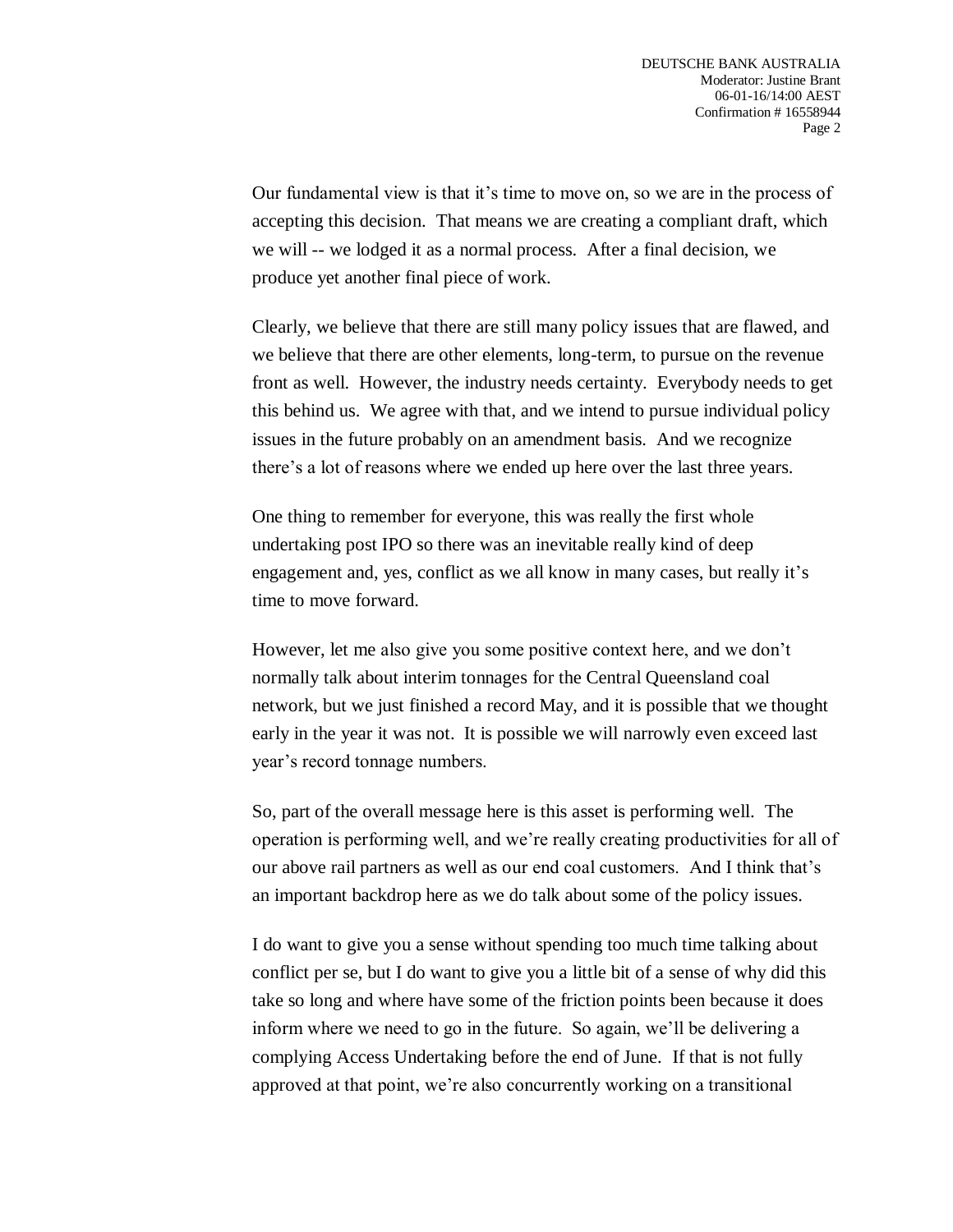structure, which is entirely consistent with that revenue treatment to make a very seamless transition. And we're working with the QCA on that.

And then there's always a number of things that go with this. There has been a standard user funding agreement that has still been in process. It needs to be linked up with UT4 condition-based assessment and various other pieces from system rules to confidential information register. So there's a lot of kind of housekeeping things that do happen.

Go forward concerns, and I'll come back to these after Pam really finishes a more wholesome financial view of the world.

Clearly on a go forward basis, everybody understands risk-free rates have dropped, so the obvious question is, you know, where is this all going?

The fundamental question really is does the QCA have a broad understanding of this business and its cash flow and financeability needs. And we believe we've got a fairly strong case to prosecute with data points we didn't necessarily have multiple years ago. I mean, obviously S&P and Moody's has come forward pretty briskly with a view that we are, in fact, not a utility as the QCA believes but a natural resource company, if you will. And it's those types of elements we really need to pursue along with what is the risk profile and how does that roll into the overall revenue picture that the QCA wrestles with.

I'll touch on a number of the overall key outcomes here of the final decision. Pam will go into detail clearly on the Maximum Allowable Revenue. The good news here is that it's OK. It overall supports our plan. We do think there's elements that we will continue pursuing. You may have heard about it on the margins for three years and you'll continue to hear about things like ballast undercutting and ballast cleaning where we still think the QCA has not done the right thing, so there are elements to this. There are overall pricing principles that we still intend to pursue. But at these levels and, in fact, that the QCA did live up to its word and not adjust the WACC here through the many years of negotiations has been a positive.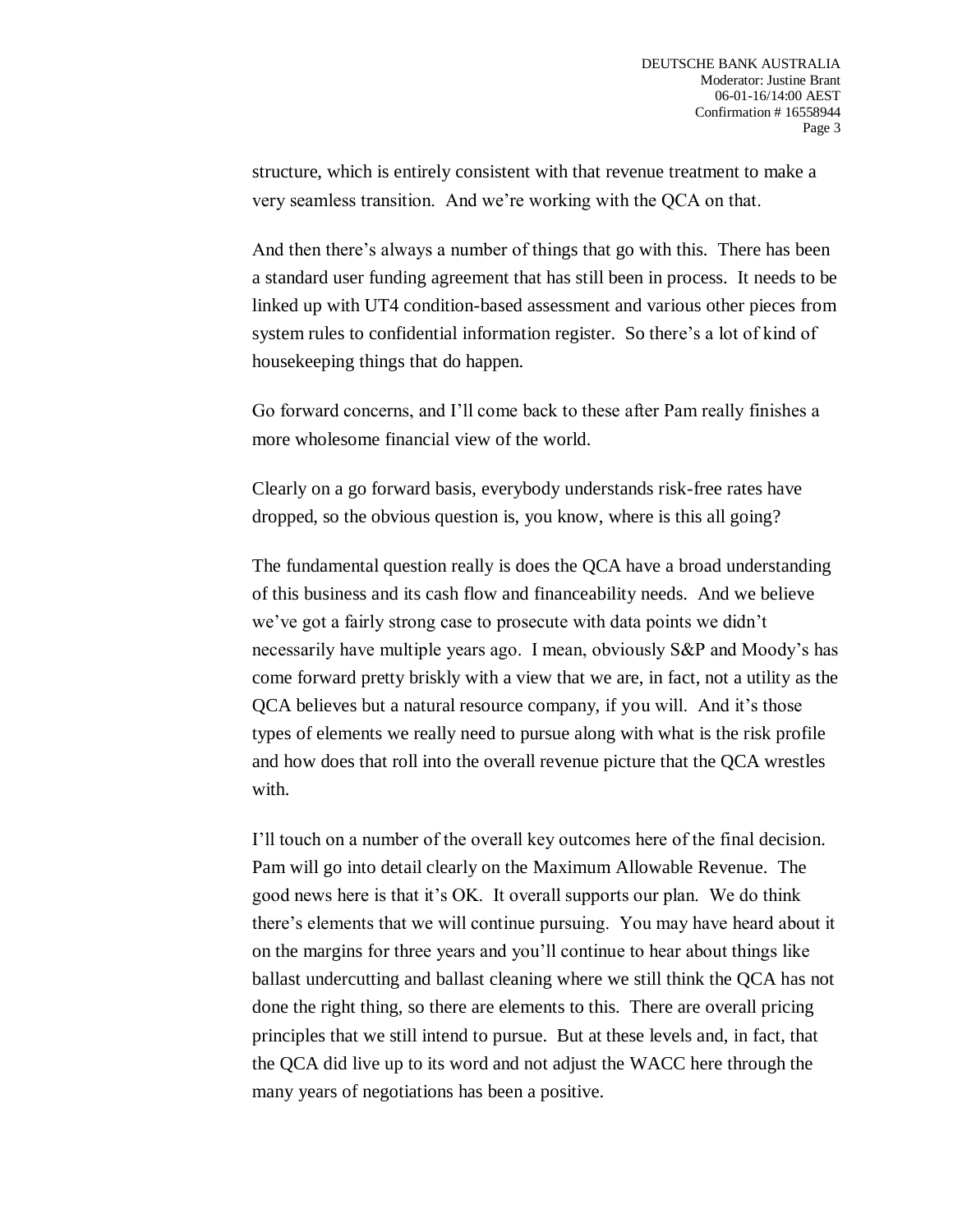Pam will talk in detail about the true-up process. The baseline here is circa \$73 million, and she will address possible ranges there and timing. We'll work through that and it's really a reconciliation with what an initial outside read of the QCA document would have a slightly different number, and Pam will step through that.

One of the significant issues clearly is the Wiggins Island treatment. We know there's volumes there that have not happened and that there's a revenue deferral treatment there from the QCA based on a CapEx deferral. And there are the obvious questions about where does that go.

We're not thrilled with that. There is a point where there could have been other choices made. On the other hand, we do understand that with current volumes it would have been difficult to socialize that. On the other hand, we would have preferred a date certain outcome, which was not there. And it is, however, the pen is in our hand would seek an amendment at the right time to say the tonnes now do support socialization. And Pam will discuss a little bit about how that would work and what CapEx piece can certainly be recovered.

And finally, Asset Stranding. Again, it is potentially an issue-provided discussion. It's not a secret that our Moura System certainly has some exposure with one miner predominantly with Dawson Mine. However, a couple of things to say there, one, it's less than 4 percent of the RAB value. So if there were to be a test case that would be a good place to have it.

Number two; the QCA has been more forward-leaning here and has, for the first time, at least articulated some overall principles, which, in fact, were not in UT3. UT3 simply said the QCA has a right to optimize, more silent on any mechanism or any principles.

What is important is that the QCA here or the first couple of bullet points has clearly stated this has to be done on a case by case basis and, in fact, Aurizon in the best place to put forward a view in those specific cases, what the best way is to mitigate that stranding risk.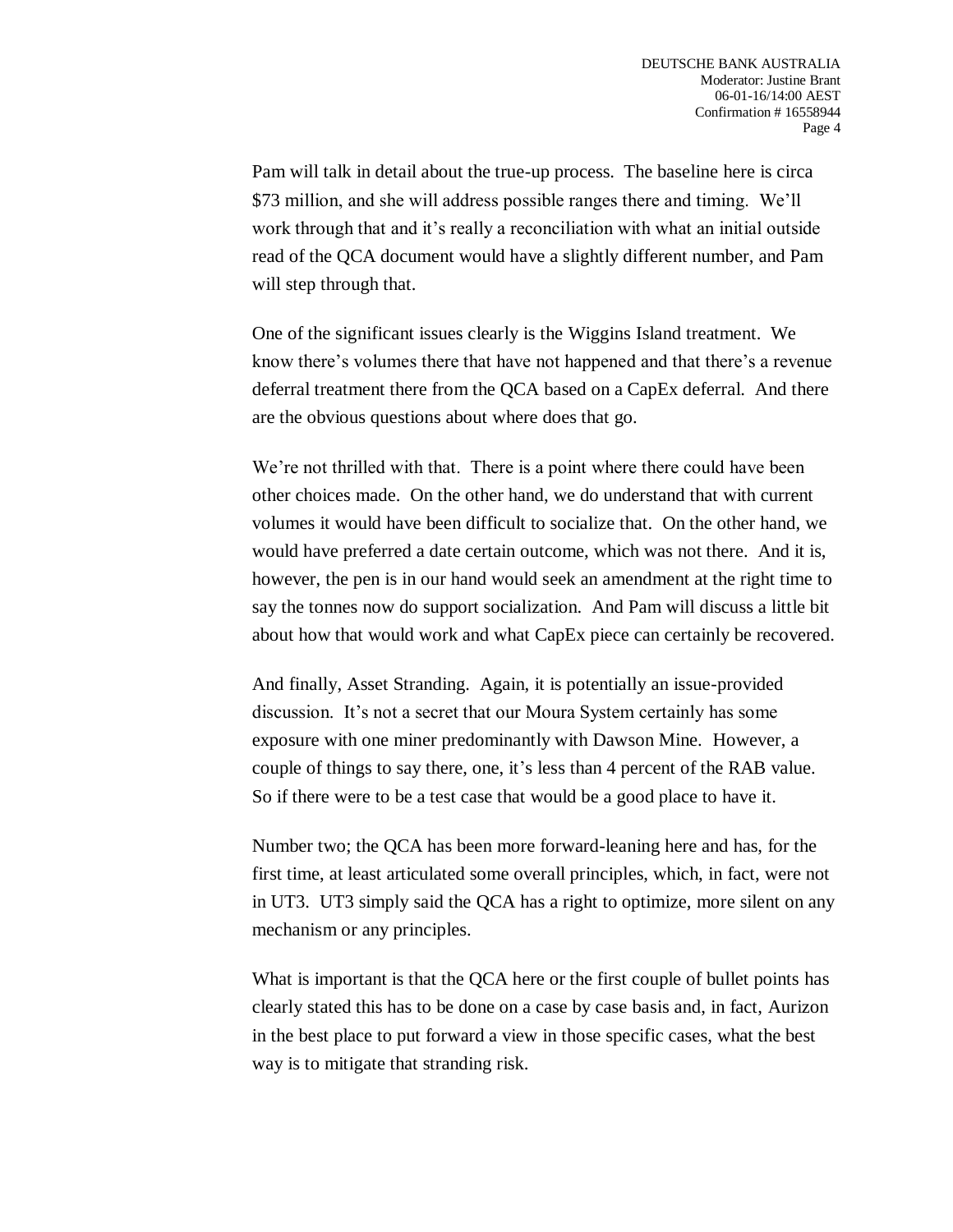So, we were certainly pleased to see that they did not hold sort of unilateral power view that, hey, we'll just do what we see fit, instead saying if there's an issue, you guys have to come forward with your best view then.

We certainly consider that positive movement, and also that overall socialization is the last resort. It was also not codified [in UT3] that optimization can be reversed in the case where there was a condition-based sort of issue. So, on balance, we think that's positive.

Would we have liked to see more specific mechanisms called out? This is also a space we have to be careful what you ask for. If you have very specific mechanisms, it is also possible for the customers (I'm not trying to ascribe any sort of unethical behavior), but customers can possibly then game the system a bit more and try to create situations that they see triggers in a very specific call out process.

So, it's not a bad incremental step particularly that we're in a different world. You know, we're four, five years ago to say, OK, it's a good first step. Principles are articulated. And if we get to that point, we will put into paper.

What I wanted to address here in the next couple of charts, here there's a little more detail on page 6 on both WIRP pricing and deferrals, again not much more than the previous chart. Pam will talk about that piece of it, and there'll be some (sporadic) charts as you've seen it showed, which customers have fallen out.

On the asset stranding side, again, I just wanted to reemphasize, there really are two cases. One is a demand spiral where there really is falling demand, where a systems basically cost can no longer be borne by the customers that are left, and the other cases where an expert determines that there's been a failure to maintain, what certainly is not an issue here. But those are the two fundamental cases we're talking about.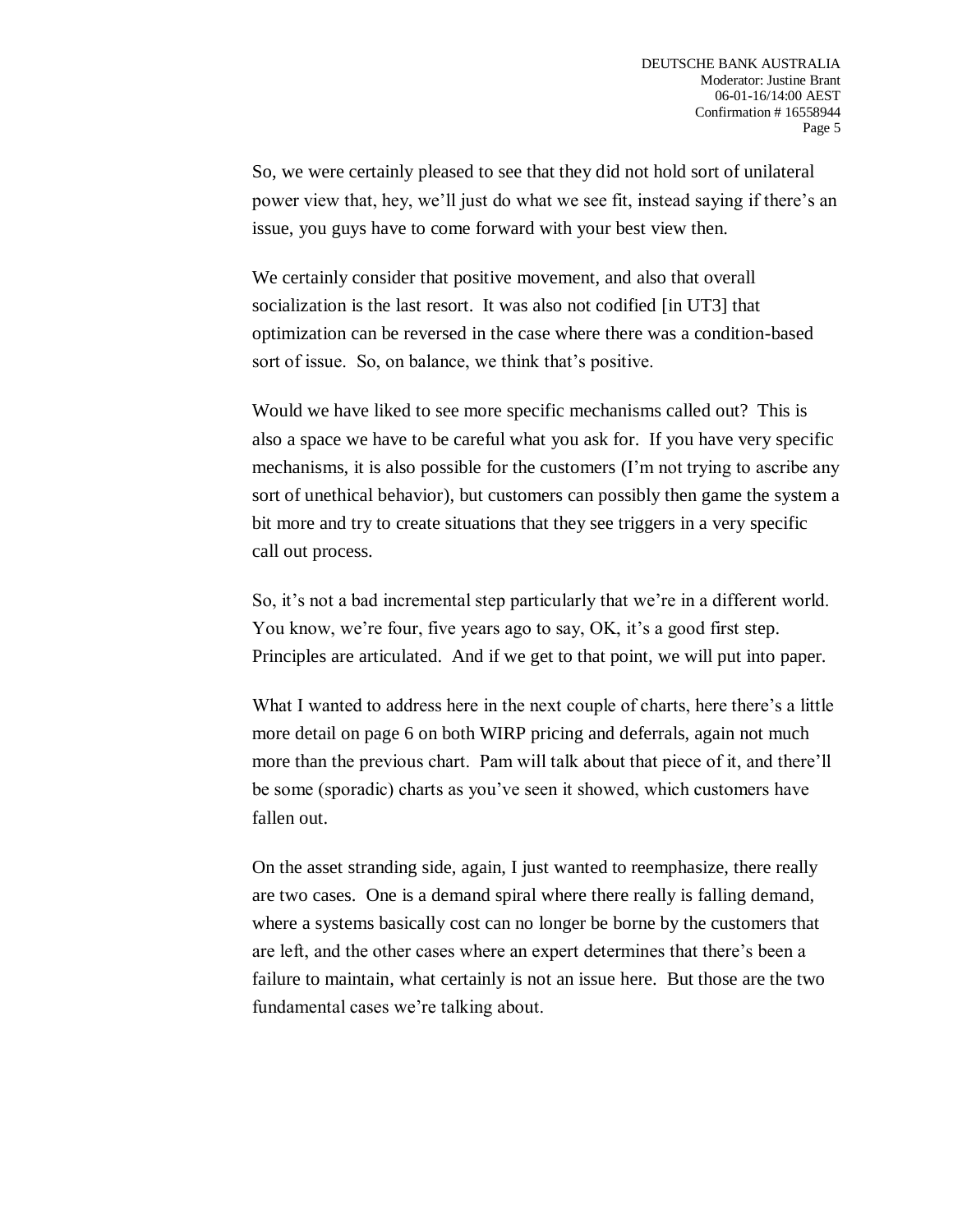(Off-Mic)

Male: Is that -- do you guys regard that as a low probability?

Alex Kummant: Yes, we regard that as low probability. And again there's no secrets here that the Moura System, which now is predominantly now fed by the Dawson Mine is really the only place where that's an issue today or could be.

> Even there we would have a short-term, long-term situation because ultimately the Surat Basin would come up to that system, so our view is that that's still a very valuable asset. It also again represents less than 4 percent of the RAB value, so it would not be, you know, a crippling blow in any sense, but that's the only place this can come into play. It just have been more of a live question given the economic conditions and the condition of the mining community over the last couple of years.

> In general, we don't have a problem elsewhere particularly because of the high quality of the customer base. And again, it seems discordant to bring this up when I just said we set a volume record. Of course, said volume record has been set on the strength of other systems where that would be.

(Off-Mic)

Alex Kummant: Well, that's -- that is certainly one of the levers we would pull before any sort of optimization. But where I think its positive is they have basically said it's up to you to come back to us to say what is most appropriate, so there would be multiple approaches. And feel free to jump in. One would be to socialize with the Blackwater system. Another one would be first to drive, you know, accelerated depreciation across some of these areas.

> One of the things we would say and to jump forward to UT5 a little bit, you hate to say sort of "I told you so," but it's like "Hey, folks, you've never -and they acknowledged in writing, they've never paid us for any volume risk. They never paid for any -- excuse me, they have never allowed a revenue structure that paid us, compensated us for this risk, so it is certainly will be a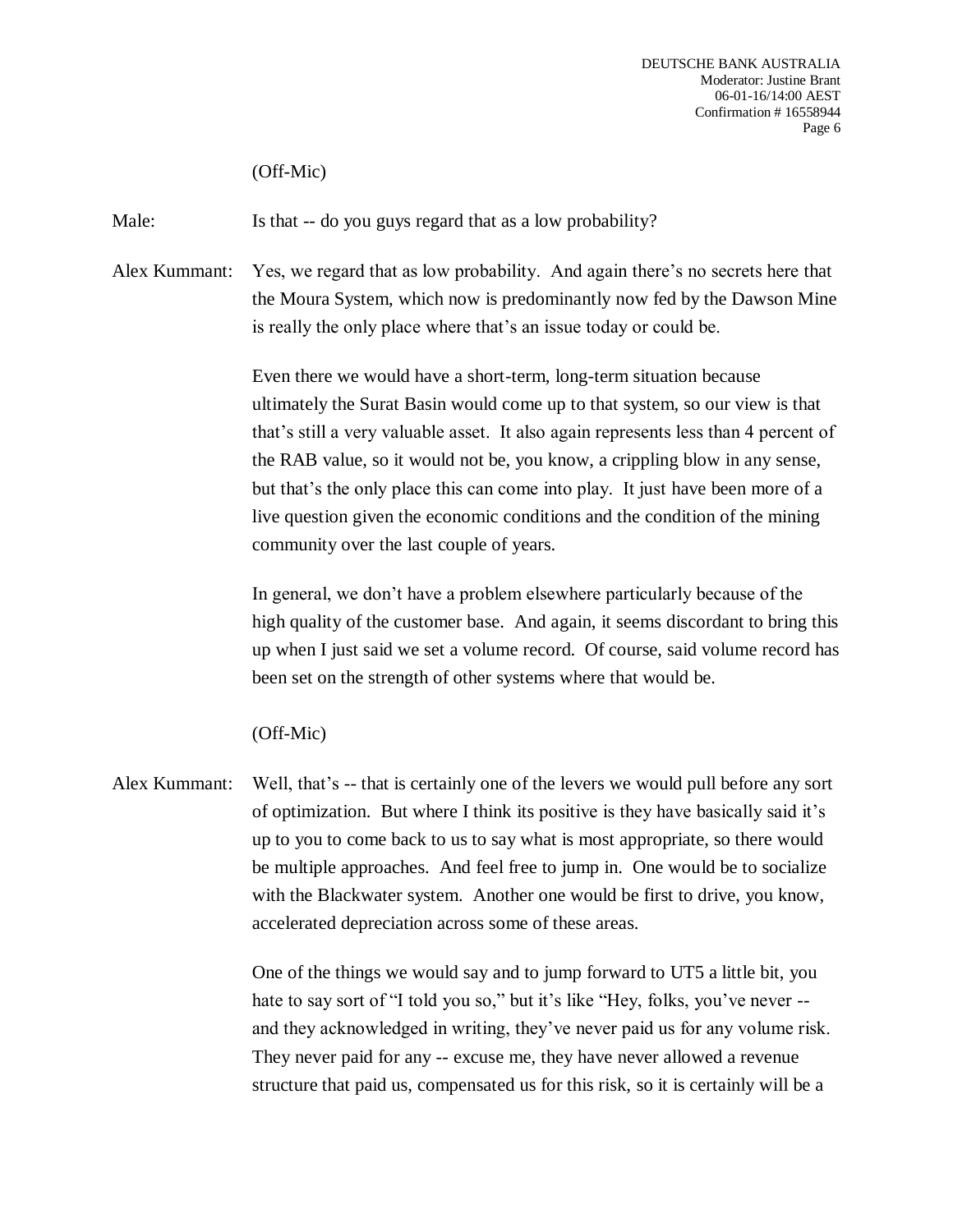live discussion not just in the asset stranding structure, but in the future WACC structure and risk assessments. But what they have done is at least forward-leaning and has moved the ball, if you will. Pam Bains: And specifically to your question, there is no problem at the moment for them to deal with so they wouldn't have done any (reflection). You can spread it across them. Alex Kummant: Yes, yes. Good try. Now obviously those customers wouldn't be happy about it, but that's the nature of socialization, too. You know, everybody is a little unhappy, but happens to you as an insurance policy … (Off-Mic) Alex Kummant: So, the next two pages here -- pages 7 and 8 -- and I'll jump around here a bit. I won't go line by line. What I wanted to do is just give you a flavor -- first let me say that what we just went through really are the big issues. None of the issues on the following pages are in and of themselves, crippling or difficult or somehow damaging financially. So, I'm not here to tell you all this has X cost associated with it, but I do want to give you a flavor of where the last three years have gone. One of our single biggest concerns and ongoing dialogue with the QCA is that, in our view, they have repeatedly stepped beyond where they need to go to basically regulate access. What are they trying to bring? They are trying to make sure that there's even handed access to all operators to the network. That is the fundamental agreement.

> And what has happened? In this period of time, P.N. has done very nicely and BMA Rail has done very nicely where we believe they have gone way beyond what they've needed to do is reaching deep into our process where they haven't had to, and that has required a tremendous amount of time, and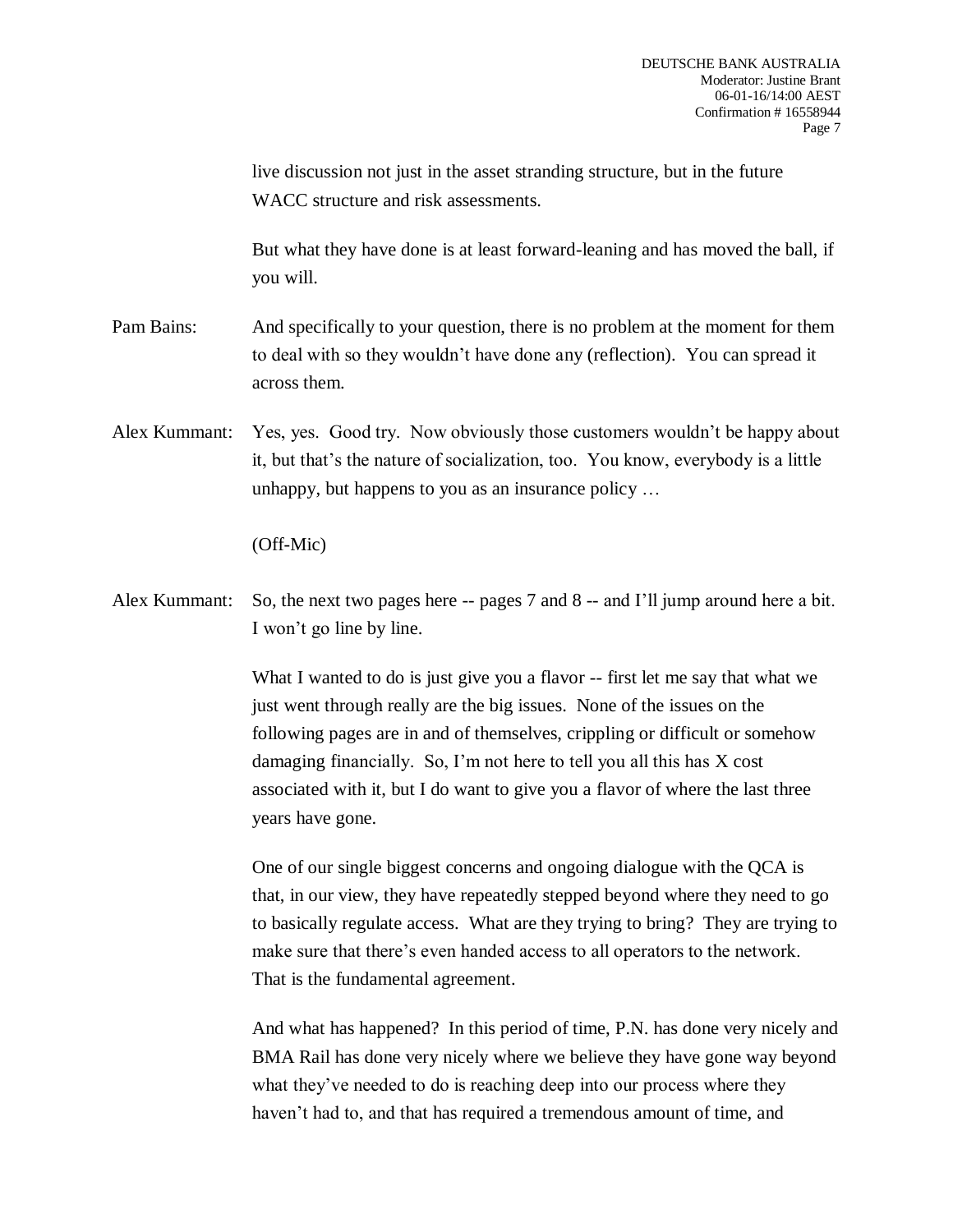drafting, and haranguing back and forth where, in our view -- and this is going to sound I'm trying to still maintain a tone here that this show a positive trajectory of where we can go.

Some of it will sound a little personal towards the QCA who are good people who work hard, but the reality is they're simply not rail operating people and they have consistently gone and invented, and reached into rail operating procedures, and issues, and policies that, in our view, A, they've got no knowledge about; B, they've got no business being in. They had not even produced any data that suggested something needs to be fixed. That has been particularly vexing to us and continues to be.

And here are some examples. You know, we would say, for example, even on -- one of the pluses, by the way, was that the first point here that there are no involuntary or no mandatory funding commitments as of our UT3. Now, that's a little bit given you the sleeves off your vest given the current environment. It's nevertheless positive.

On the other hand, when you look at where they have gone in the expansion process, there are a myriad of processes that they have layered on. We spend a lot of time with the industry association with QRC, and they rejected a lot of those processes and developed their own processes. For example, they have a very complicated and unwieldy customer voting process now that is codified in this. That, in fact, allows customers that have no real skin in the game, if you will, to vote in certain processes so they can block things, they can stretch processes out a long period of time. And then the QCA does not even bind itself to the outcome of that voting. So there are a lot of individual processes in the expansion side that have been problematic.

### (Off-Mic)

Alex Kummant: Well, that's a sort of thing where, down the road, if it really becomes an obstacle, again rather than lodge this coming year, you know, another 1,000 pages with this being one of the elements, which I think we got wrong, we will wait when it becomes more appropriate, particularly when industry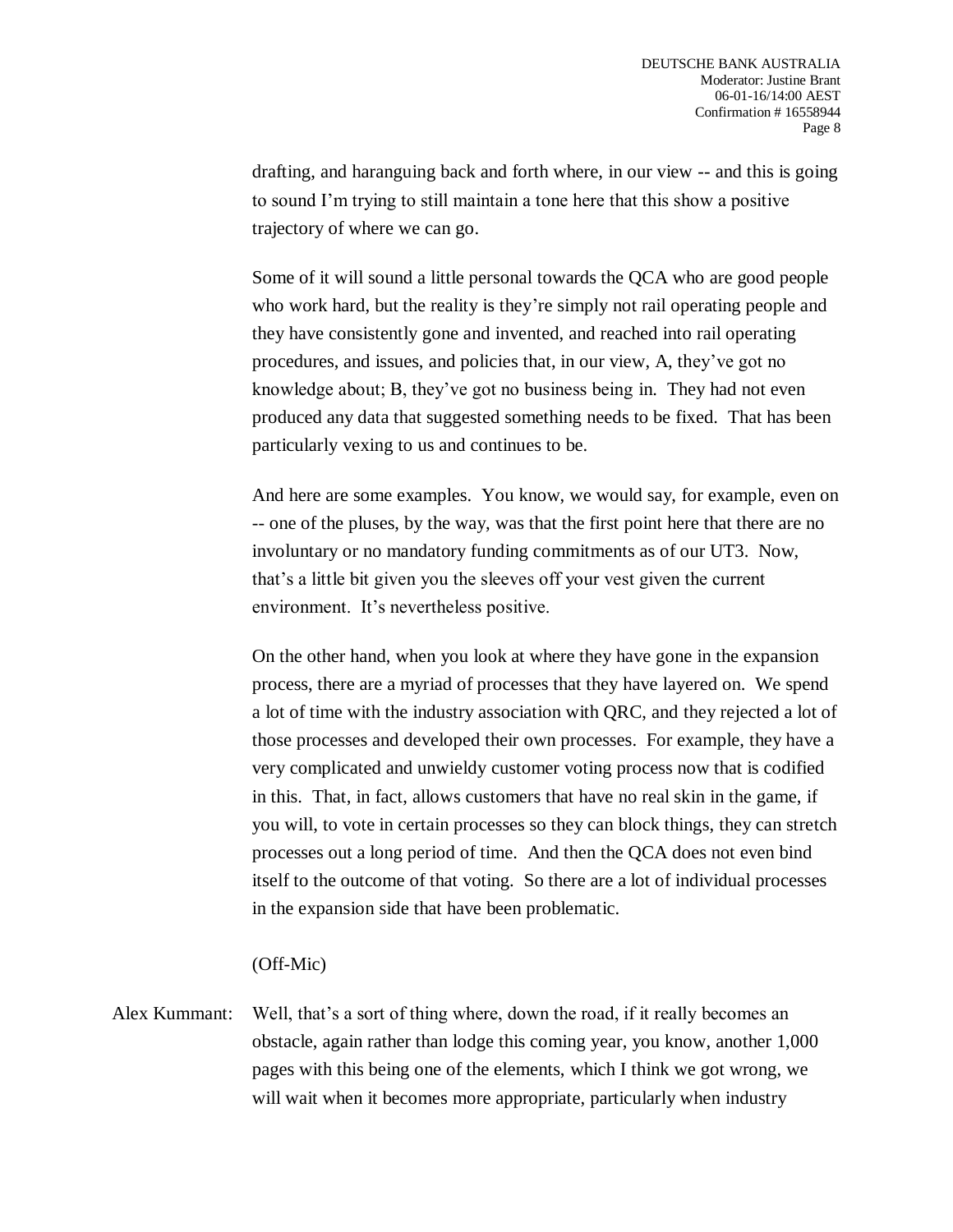conditions change and people start looking to spend capital, we will lodge an amendment to say, look, let's all get together again and have a look at this.

And let me not be disingenuous, we have subsequent -- we had conversations with the QCA where they have acknowledged it. There are a number of things that we've worked out with the QRC that perhaps they shouldn't have rejected. There were, I think, 13 agreed positions and overall policy positions over the last several years with the QRC, and the QCA rejected 10 of them, which we found, frankly, stepping right in the middle of the intent of the QCA Act is negotiate/arbitrate and they've stepped right into the middle of that in those cases where we came to them and said we have an industry agreement here. So that's one example.

Another general example on pricing is areas they have gone on expansions as well is they have drifted away from broader socialization principles to more specific expansion-based premiums -- and tariffs and premiums. And what happens there again is that you disadvantage expansion and, in fact, you move in the wrong direction socialization. We think that that's, you know, certainly not positive.

The whole notion of negotiate/arbitrate is important. Another clear callout they have made is they have completely forbidden any price differentiation even if the end customer has a different risk or cost group. And that again steps right into the middle of negotiate/arbitrate, saying why are we getting between us and the customer. So there are a number of issues there. And if you can -- when you really drive that down to a legal language, those types of things can go on for months, particularly when you have tripartite discussion just to try to give you a sense.

A couple of other areas, ring fencing. So, ring fencing has a lot to do with, you know, confidential information.

The fundamental issue here that again and again absent any evidence of a problem the QCA has gotten more and more and more prescriptive, so this is going to sound like a little bit of whining, but again I'm trying to give you a sense of the amount of detail that's driven down. We fundamentally propose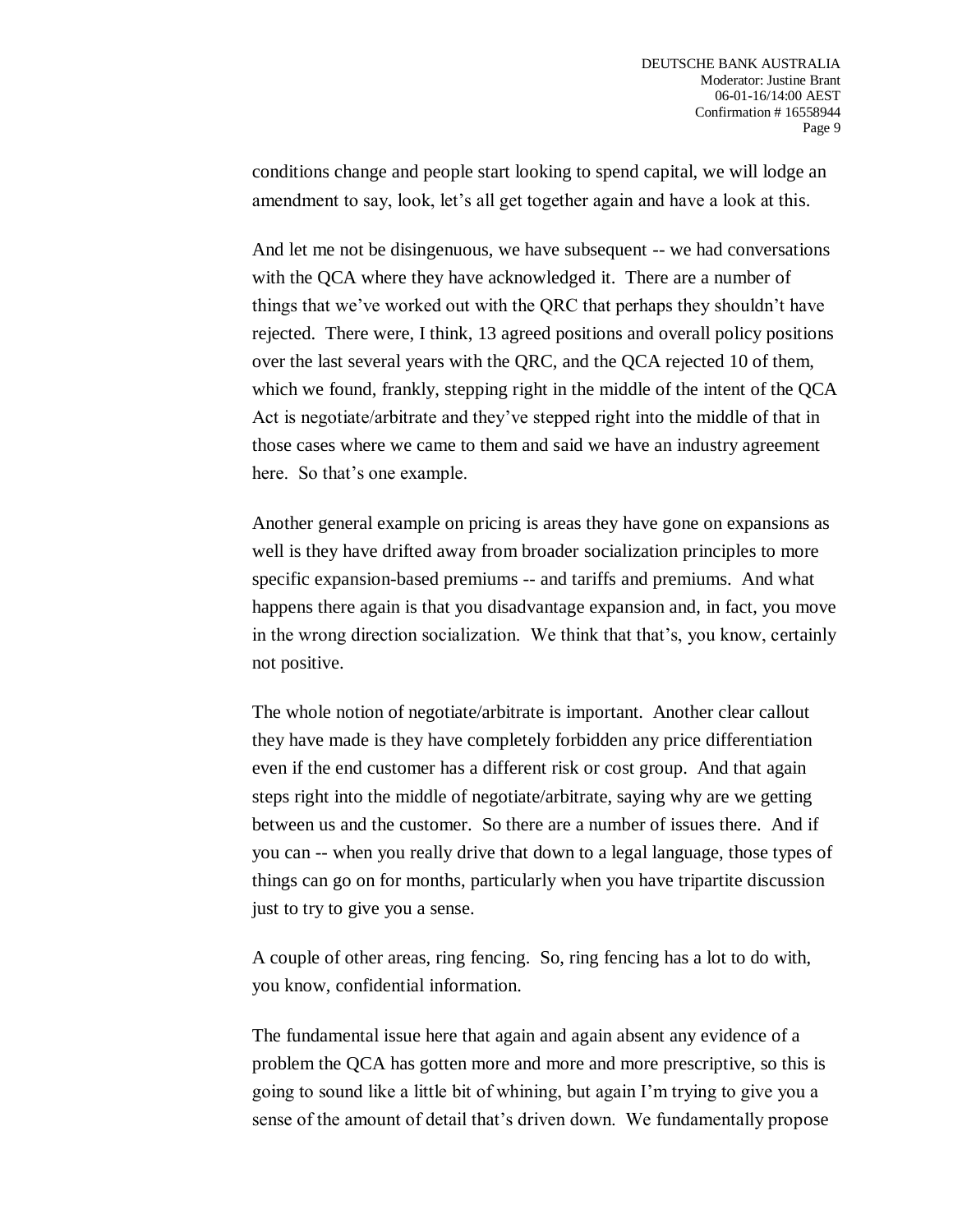a risk-based management of disclosure and data. It's not that hard to do. One of the things, for example, that happens is above rail providers are very conscious of particular (concepts) that they run.

Now, from the North American world I know, that can stay confidential for about 5 minutes because all you have to do is put a car next to a railroad right away and look at the train. So that's never been a big issue. Occasionally, there have been some snafus with an email or something gets CC'd to someone who shouldn't. We immediately report those things. The evidence is very small.

But what the QCA, for example, subsequently did is they have demanded auditable training records, auditable information movement, specific requirements of employee transfers, quarterly maintenance cost reporting and, in fact, requirements to train non-network employees and ring-fence it. I mean, it just goes on and on and on. It doesn't sound like much, but we multiply this across sort of 2,000 pages of engagement. Ultimately, that just cost everybody money.

The real kicker is there's simply no evidence that this is a problem.

Male: Why the -- I think it's a sort of adversarial thing.

Alex Kummant: Well, give him a call and ask him.

(Off-Mic)

Alex Kummant: Well, I think we've worked the relationship very hard. I'm not offended by that -- by that statement at all. I think the relationship has been complicated. One of the issues as well is -- I mean, they have an H.R. challenge. They've turned over many, many people in this period of time.

> I think part of it goes to being a first undertaking post IPO, part of it goes to some of the historical analysts as the company is being spun out with both other above rail providers, and the mining industry. So there's still, you know, there is still an emotional content to some of this.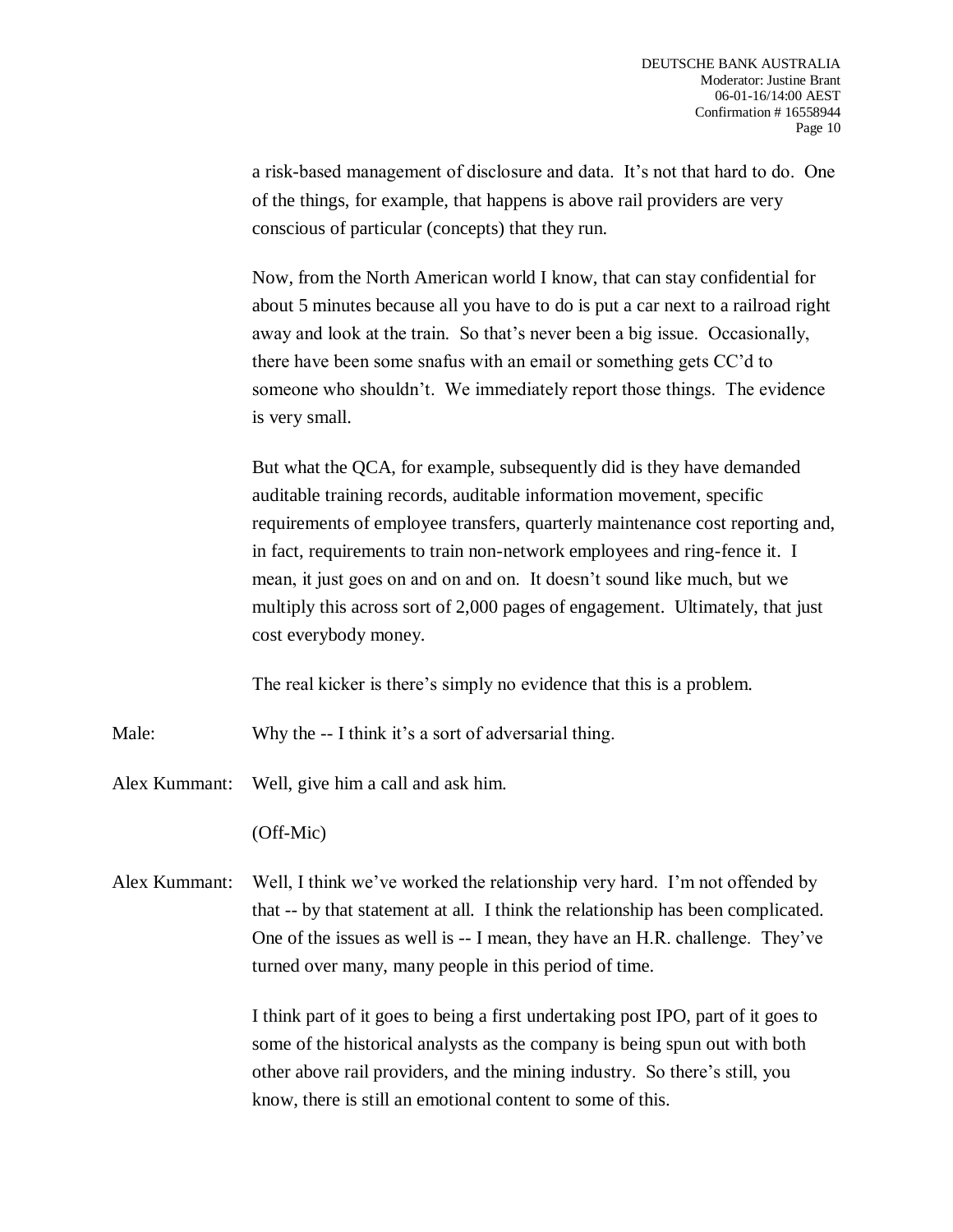I would say that our relation -- go ahead, Keith. (Off-Mic) Keith Neate: So I have no -- there must be ... (Off-Mic) Alex Kummant: Yes. Keith Neate: I think the earlier point issue ... (Off-Mic) Keith Neate: But this is the regulator that -- so this is the regulator that ... (Off-Mic) Keith Neate: ... time horizon. I mean, some of the other issues that they're trying to get involved with got scheduling of trains. They have nobody, the rail operator experience in their business and they're trying themselves how to run a railway. That's not their job. Their job is to regulate, as Alex said earlier, access to the system. Alex Kummant: What about -- yes. Keith Neate: It's not an easy one to get answer because the last thing we want to do is push back hard and end up in an even more adversarial relationship. Alex Kummant: So I don't -- I don't want to go on and on. I was going to chat a little bit, in fact, about train control and scheduling is another example. We offered up -- I don't know -- three different formats and timings of reporting train schedules to them. They insisted on a fourth structure with a specific format and have never even suggested what they're going to do with it for example. So, I won't carry on here on this, but it is only to say there are multiple reasons for the kind of long time that we've been going through this and that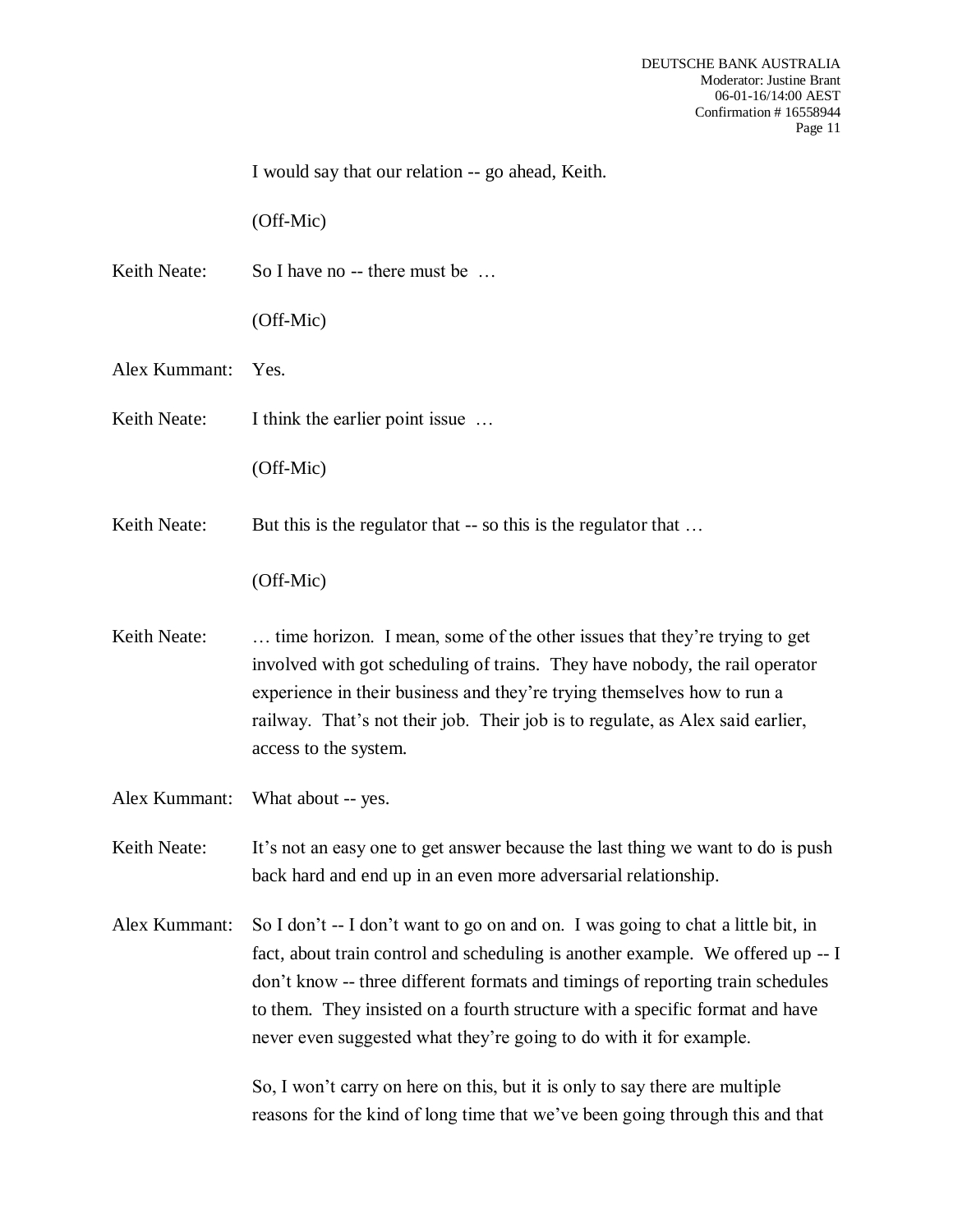| this will have to continue to evolve, I think, back to a somewhat saner       |  |  |
|-------------------------------------------------------------------------------|--|--|
| structure where again the proof is in the pudding. We have four running years |  |  |
| of record volume. I'll come back to this in the end. If you look at all the   |  |  |
| performance metrics, we're doing extremely well.                              |  |  |

If, in fact, there were multiple pieces of evidence that showed all kinds of data security problems, if our planning and scheduling were a mess -- by the way, we're spending something \$35 million, \$40 million of G.E. and advanced technology in that space and other rail providers, in fact, including North Americans, are interested in what we're doing.

But we think that there's a lot of space here on go-forward not just to move back to the original intent of the QCA Act, but then also get faster and more efficient. They don't need to be worried about this stuff. Again, in the meantime, P.N. and BMA Rail have done very well on QCA and have set records themselves. So, just to make the point where we've been and it does to some degree inform where we have to go.

Pam Bains: Right, to Alex's point, so there has been a change in obviously ...

(Off-Mic)

Pam Bains: ... the environment has changed during that ...

(Off-Mic)

Pam Bains: And we've also got a customer base that has (provided) with an environment therein. And as the (GOC), our (culture) is a lot different ...

(Off-Mic)

Pam Bains: ... wanted to change on our next (process) that might have been an issue under the (GOC) requirement.

(Off-Mic)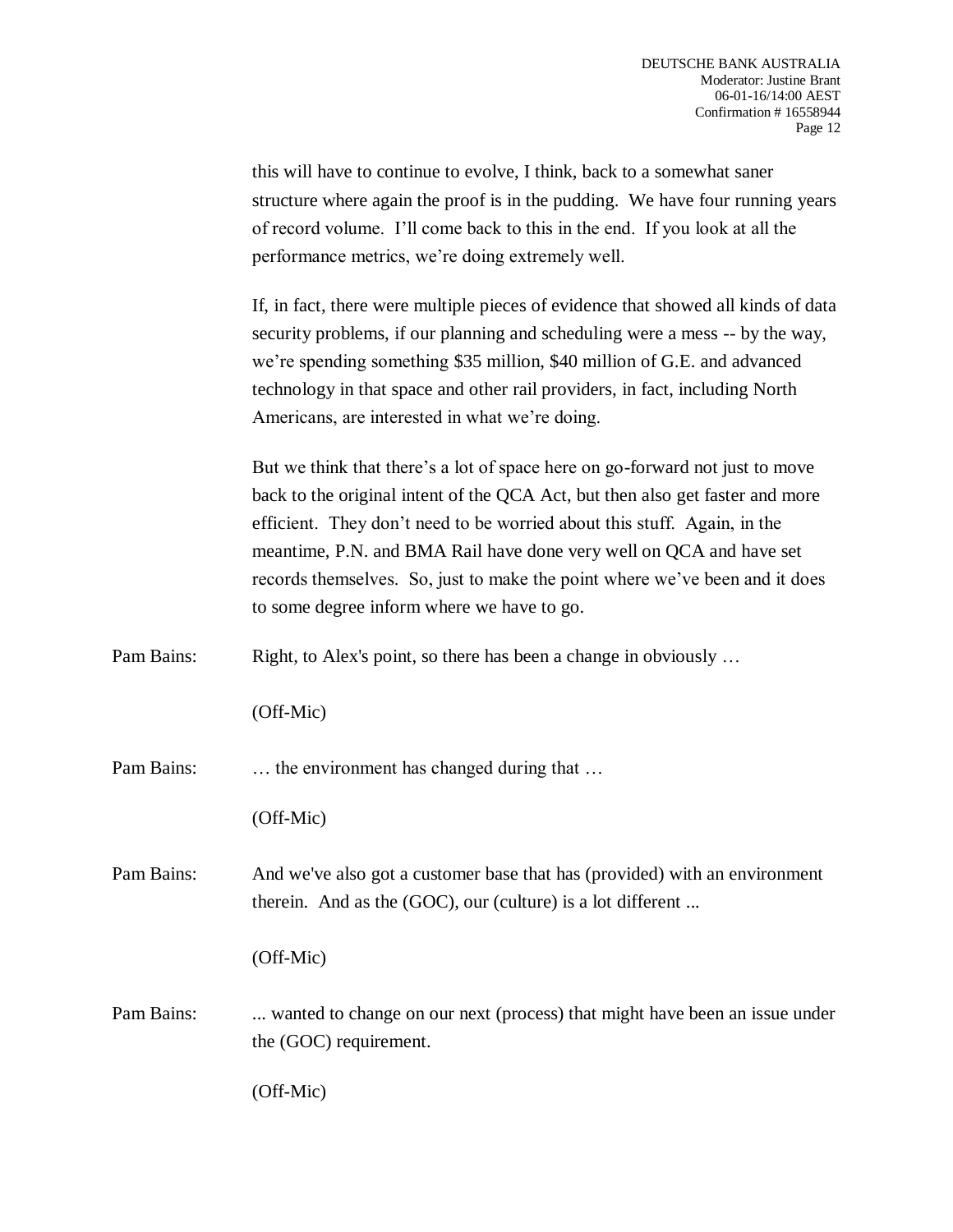Keith Neate: So what are the changes that ...

(Off-Mic)

Alex Kummant: Yes, I mean, I'll come back to that at the end. We have -- and I would frame it this way, quite honestly. I've been in the seat here coming up on three years and our entire approach has been to turn the other cheek. We have engaged, engaged, engaged with the QCA.

> It has helped a bit, but our view is we need a much broader stakeholder engagement including government, including key customers that there simply need to be a much broader view. Look, the customers don't want to go to this again. And again, I would be very careful to judge customer relationships on the basis of what perhaps you read in public consultation and public submittal documents. Those documents are often read by regulatory specialists who, in fact, who's (remised) is to, you know, stick it to the railroad and have very little to do with the operating relationships.

> We would say that our operating relationships today from Network are vastly improved than three to five years ago, and at an operating level, we've come a long, long way. So we think in order to move this forward, we need a very broad engagement with government, with industry, with multiple levels of government, with the QCA board itself.

The board is turned over. There's a new chairman. I have not met the two new board members. There is much talk about will this necessarily get us where we need to go. I can't promise that, but it does have to change -- it does have to change.

Why don't I hand it over to Pam and we'll come back to that question actually because that is the question -- where do we go from here?

Pam Bains: Thanks, Alex.

I'm just going to walk through and -- I guess, the financial impacts of the UT4 decision. So, I'll click you onto this slide.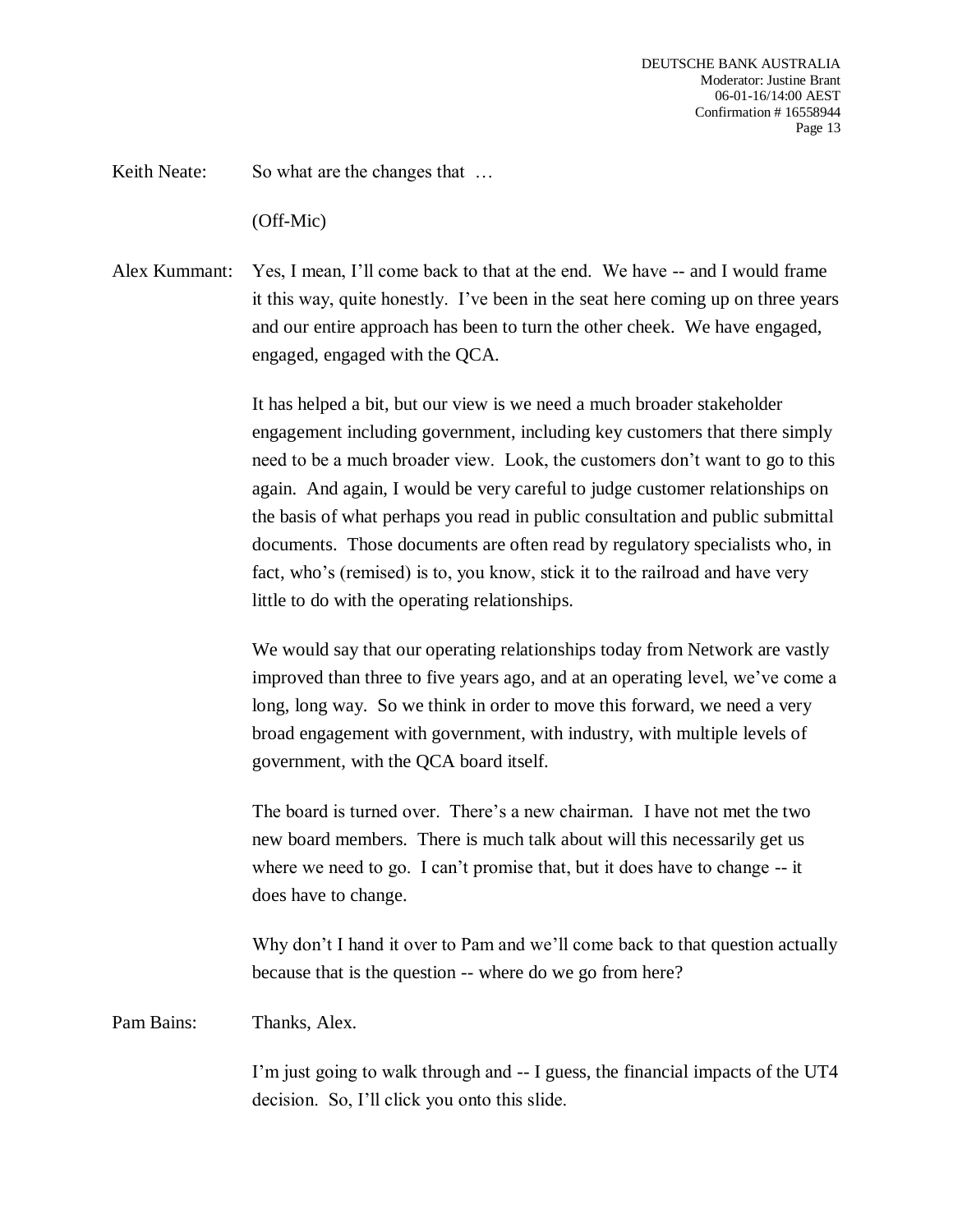So on the first slide, this summarizes the maximum allowable revenue as determined by the regulator, for the UT4 period. So those of you who are not familiar with the building blocks, we have some additional detail in the appendices (that I don't intend) to go through on a line by line basis.

So the final decision for total MAR and the full-year period FY2014 through FY2017 is \$4.055 billion. If you take this as a pure MAR position, this does not include things like revenue caps, true-ups and also flood recoveries. I'll talk about that a little bit later on.

Adjusting for capital carryover, which is \$129 million, that with the allowable revenue to \$3.925 billion. And you may recall, at the end of last year, the QCA issued its consolidated draft decision, which was \$3.927 billion, so not materially different between the two decisions.

The capital carryover adjustment effectively adjusts for the difference between projected capital in the UT3 period and the actual approved capital. There's obviously a difference once it gets approved. The adjustment for that difference gets corrected in a subsequent regulatory period. So the UT3 adjustment takes (life) on UT4.

Why was that number so big? Well, in the UT3 capital indicator, once we submitted UT3, we had quite a significant number of growth projects at that time such as the Goonyella Abbot Point expansion, the Blackwater feeder stations, GIC expansion. We estimated those going into UT3 and delivered a number of those projects under budget and therefore, the actual capital spending was lower than anticipated, hence, the adjustments happens in UT4.

How does that compare, I guess, to where we are today on the UT4? Our actual capital spend is very close to projected capital spending cap in UT4, so the adjustment in the next regulatory period would be an immaterial at this stage. And also a lot of the growth projects have now been finalised. We are looking at sustaining CapEx moving forward in the range of \$250 million to \$300 million, so we are tracking very close to our projections.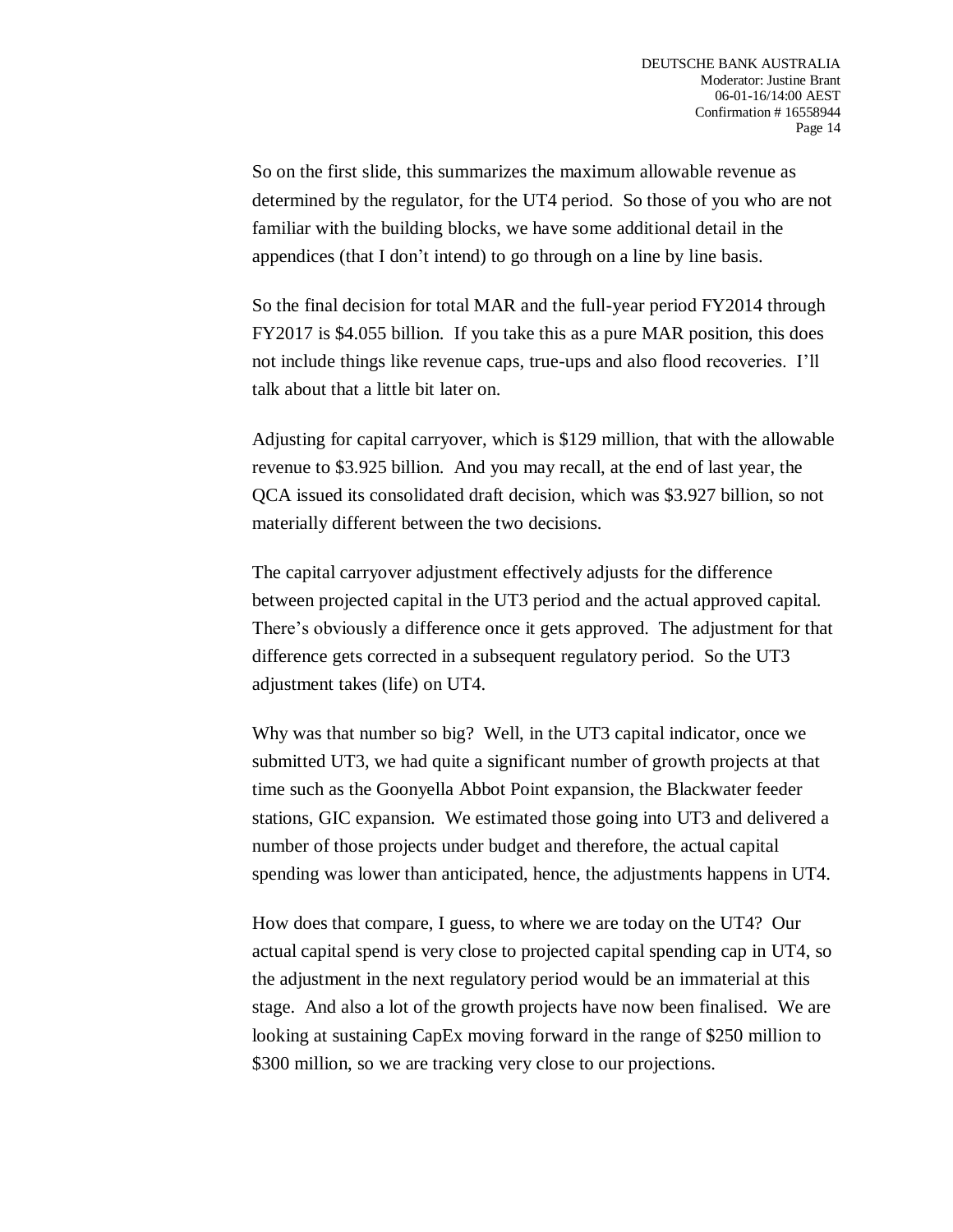So, I guess, the table here as you will have seen, it's been pulled straight out of the QCA published document.

Similarly, on the next slide, you have the volumes. So, volume again has been lifted out of a regulator's decision. FY2014 and 2015 represent actual volumes railed across Central Queensland Coal Network by all operators, so these are not the same volumes you hear us talk about at the half-year and the full-year Aurizon Holdings. This is Aurizon Network volume.

FY2016 and, of course, 2017 represent regulatory forecast. They do not represent Aurizon Network forecast.

For FY2016, you can see that the regulatory forecast is 217 million tonnes. Based on our experience year-to-date from some of the published numbers you've seen, also the fact that we hit the 200 million mark a day earlier than we did in the previous year. We do expect some systems to over-rail and, therefore, over-recover on some revenue for this year. Again, if that does happen, as per the normal process, we will adjust the revenue for the over recovery in FY2018 through the revenue cap process.

The volume, moving to the true-ups and I'm sure you're all interested in. As you will appreciate, over the last few years, we have been operating on transitional tariffs, whilst we've been working through the UT4 process. The true-up is the difference between the final revenue as determined by the final decision and the transitional tariffs for the system allowable revenue.

We are actually still in the process of agreeing the quantum and the timing of the true-up and with industry and, obviously, the QCA. And you will probably see there's a submission made to the regulator yesterday actually, I believe, which will be coming out soon, which will actually highlight a backup position for the UT4 position. If we don't get UT4 finalized by the yearend, it will determine revenues for this year. And I'll come back to that in a moment.

So the wash-up will either be in FY2016 and FY2017 as per the final decision or all in FY2016 primarily because of the tight timeframe to yearend.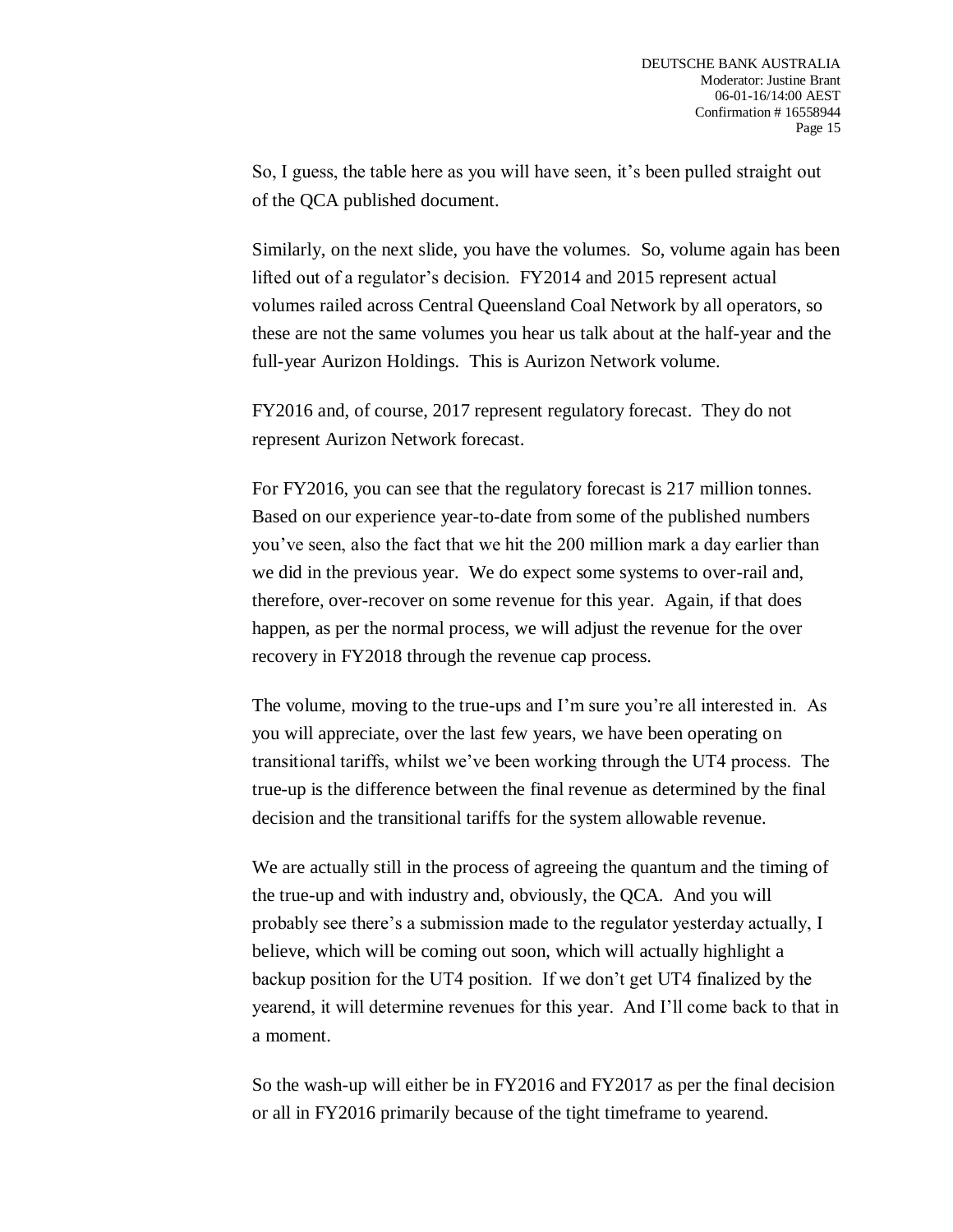In this analysis here we've actually assumed the recovery in FY2017 purely for simplicity, so you can see how it flows through.

The table at the top of the page again has been extracted from the QCA's decision. You're probably familiar with this. I'm going to focus on the FY2014 and FY2016 system allowable revenue difference, the 66 million and the 69 million. Total 135 million.

So the QCA calculate that true-up to be 135 million, however, there are a couple of adjustments that need to be made to that number. You can broadly categorize them in the two areas. Firstly, we need to adjust for some items that need to reflect the correct outcome -- the 14 million, just under the 135 million, and the 6 million towards the bottom of the page reflect changes that need to be made, which the regulator is aware of.

Then we have a second category, a couple of items that are still subject to consultation with the QCA, so probably not much I can say about that at this stage. It's in the range of zero to 16 million. So that takes us to a subtotal of 105 million to 121 million in the form of true-up, but you do need to deduct from that number the revenue cap, the adjustment from FY2015.

You may recall in FY2015 we over-recovered revenue due to strong railings, total 26 million and the 6 million, 32 million was the additional revenue including capitalized interest. We need to deduct from that true-up, leaving us with a range of 73 million to 89 million.

Again, as I work through the P&L on the next slide, we'll assume 73 million again for simplicity at this stage. OK?

Moving on to provide a reconciliation between the maximum allowable revenue and the reported access revenue for the Stat accounts for Aurizon network for FY2014 and FY2015. And then for FY2016 and 2017 just emphasize these are estimates only, and the actual numbers may vary depending on actual volume compared to regulatory volumes as you already know the usual adjustments.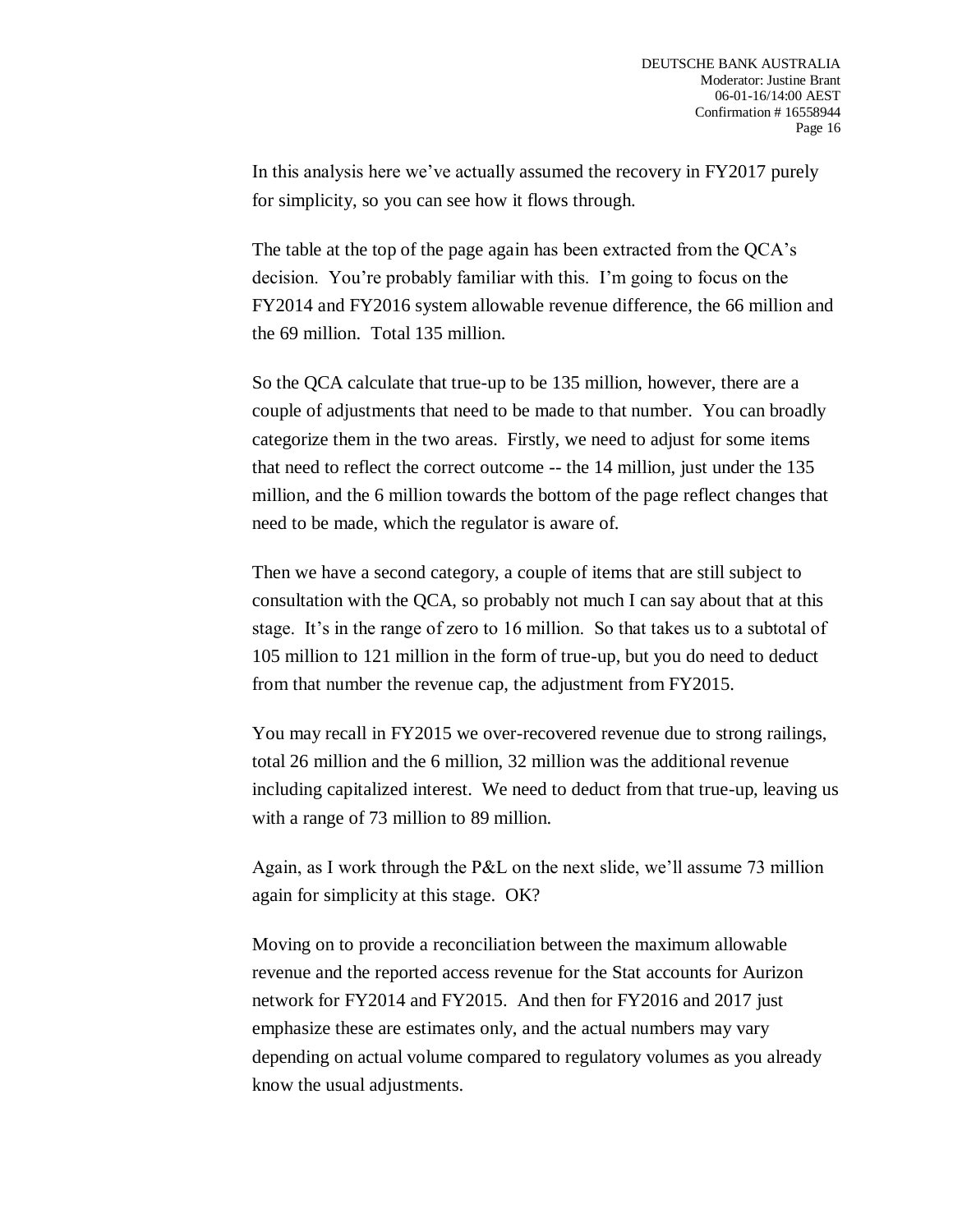So starting from the top, access revenue, we have access revenue there, which excludes GAPE -- excludes GAPE regulatory revenue, and then add that back to the bottom, which you'll see later.

The types of adjustments that have hit FY2014 and 2015, firstly you will recall in FY2014 again we railed very strong volumes in that year and we over-recovered by \$70 million. Unlike the normal process whereby it goes into the revenue cap and repay it two years later, we agreed with our customers to repay that \$70 million in the same year, so you can see \$70 million coming off that year.

The next, \$12 million and \$6 million in FY2015 and FY2016 represents recovery of the flood cost that we incurred. This was a 2013 flood on the Blackwater and Moura Systems, which we agreed with industry to repay over an 18-month period through tariffs.

Then we have WIRP moving, which is an adjustment the QCA made for Cockatoo tonnes and also the ramp-up of volumes for WIRP pushing some of the WIRP revenue out from FY2016 to FY2017 and some of it into the next regulatory period. And I'll talk about WIRP a little bit later on.

The next adjustment is the usual revenue cap adjustment. So, in FY2014 that would represent the revenue cap from FY2012 for two-year delay. Also note that this number excludes GAPE and includes capitalized interest just in case you try to tie this back to supporting schedules in the back.

And then finally, we have the UT4 true-up, which is the \$105 million I mentioned, less the \$32 million revenue cap which gives you the net \$73 million, and we've assumed that in FY2017 for the rest of the presentation

That is just your MAR. It gives you the adjusted MAR with both timing differences. And then to that, we add the non-regulatory access revenue, which I'll break down on the next slide in a moment, and we add the GAPE regulatory and non-regulatory revenue, which then takes you to for F.Y. 2014 and F.Y. 2015 the reported numbers in statutory accounts, again F.Y. 2016, 2017 estimates only.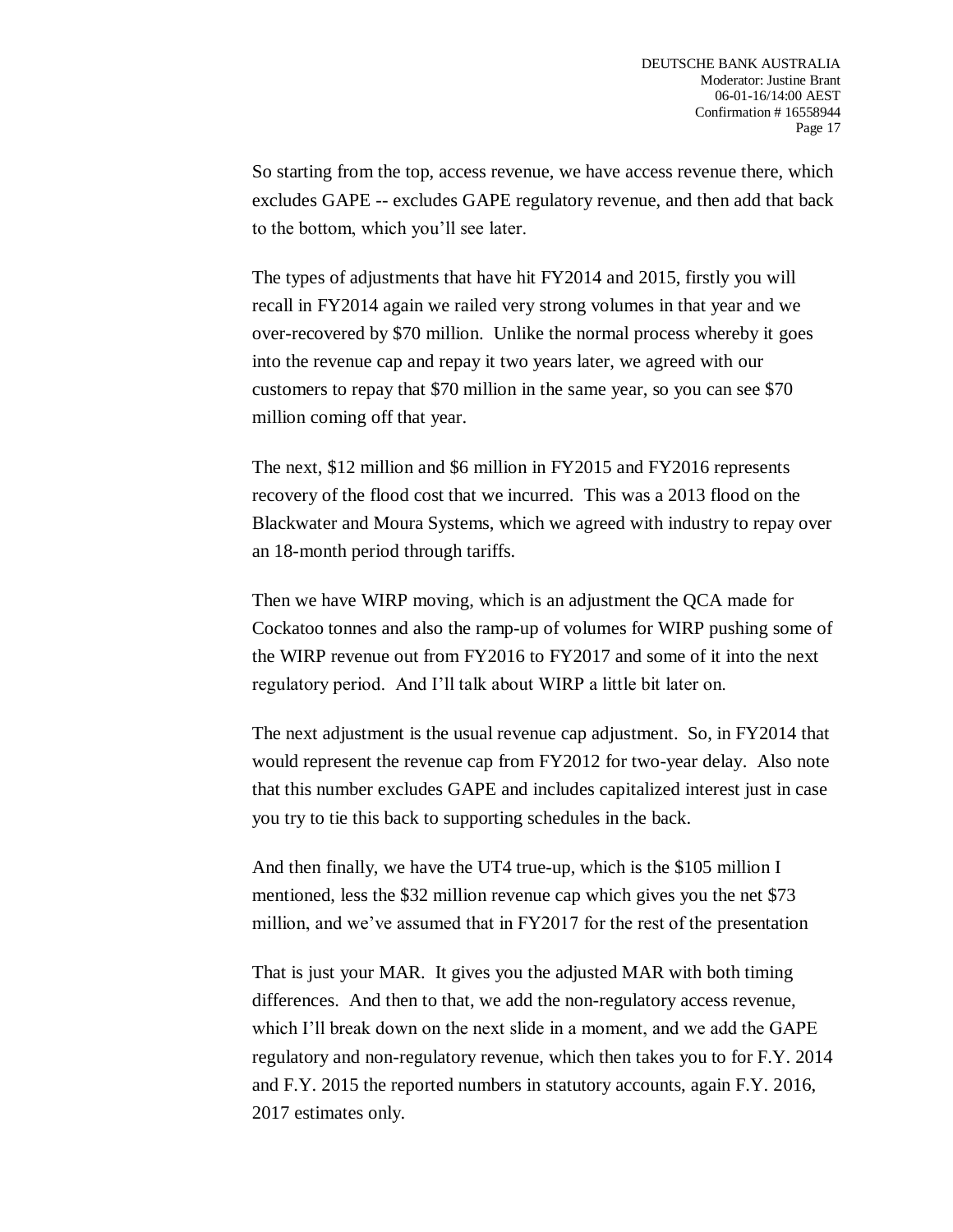Right. So what's non-regulated access revenue? So these items do not form part of the maximum allowable revenue. And I'll just walk you through what these items relate to.

Firstly, electric traction costs, also referred to as E.C. tariff. Provision of electricity is not part of the declared service. Therefore, it doesn't form part of the maximum allowable revenue, unlike the poles and wires are the infrastructure costs, which is part of the maximum allowable revenue.

EC's pass-through is a pure pass-through. We charge E.C. on (eGTKs), Electric Gross Tonne kilometres. And there is a small timing difference. So normally, prior to UT4 we would collect any differences through the revenue cap process. Post UT4 this will now move to a one-year lag.

Again, you will see that opposite in the P&L, as we can see, the cost F.Y. 2016 to 2017 increases. This is as a result of general electricity price increase in the market.

Rebates, so rebates are paid to customers for private infrastructure. So certain customers have balloon loops or need connections at the loud out. For certain customers, these have been funded by themselves. The infrastructure is in the regulated asset base so they pay return on and return of the capital through the access charges, and then we rebate the return on the return off capital to them. Again, the two (match) should broadly net off with some timing differences.

QCA levy, this is the regulated cost. Again, it's a pure pass-through charged on net tons. Again, there's generally a time lag a year, but broadly net of in the year. And then we have non-coal access revenue for passenger and freight services on the network. We don't get recovery for the cost of the service, and this is a revenue for the service.

I'll skip to the next page. Essentially, this is what I've walked through the bridge effectively on movement, not absolute figures for each of the relevant years.

Moving onto WIRP, we can dial for our projects. As you will appreciate, the WIRP segments are heavily integrated into the existing main line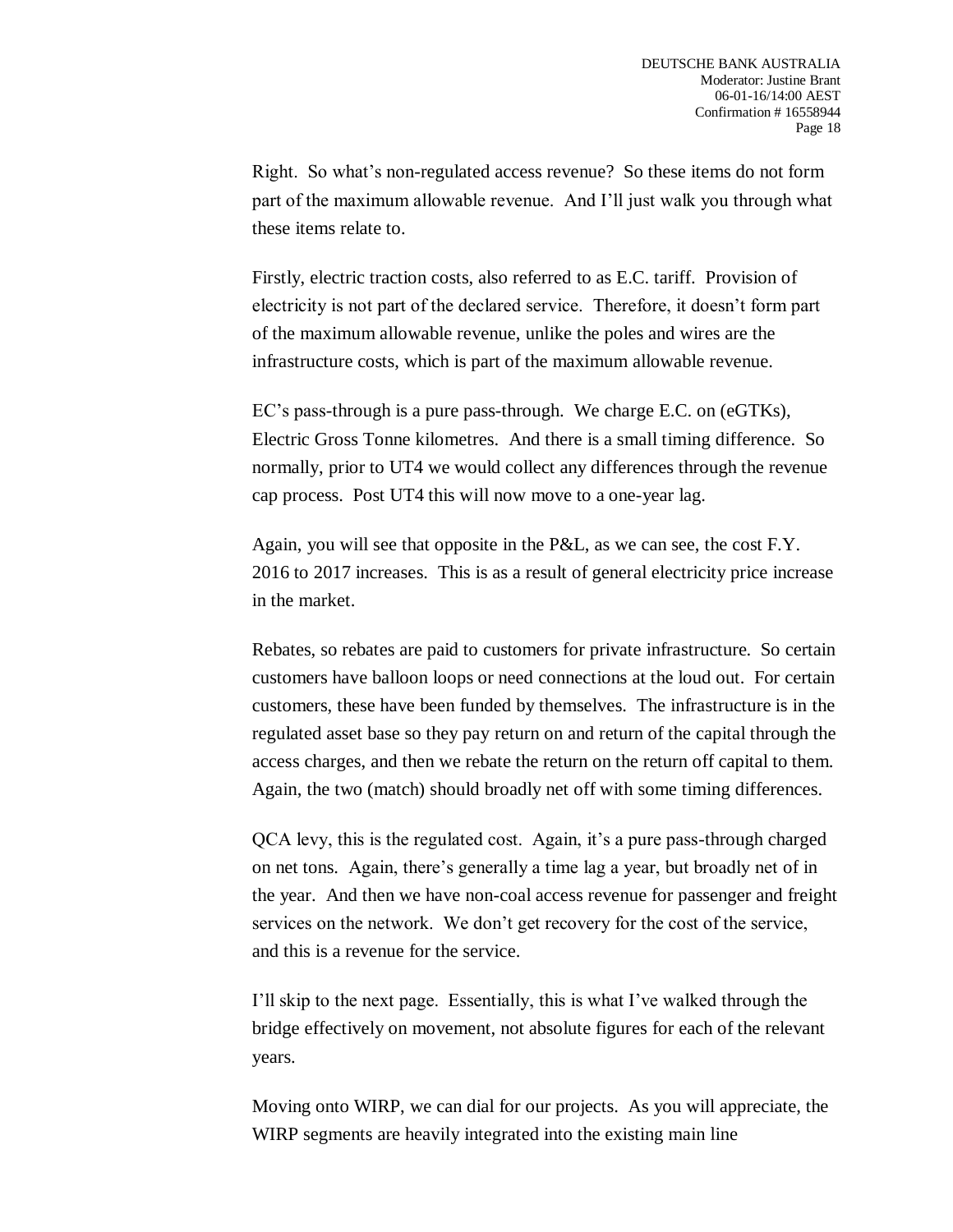infrastructure. WIRP is -- unlike GAPE, WIRP is not a separate system. So going forward, it will not be possible to track WIRP revenue easily or won't be able to track it separately because it will be socialized with the Blackwater and Moura Systems and hence, the numbers are shown as indicative really at this stage.

WIRP is a multi-user system, 94 percent of it has been multi-user without any 6 percent being single-user, and 70 percent of the infrastructure is used by existing users on the system.

Hence, all customers with the exception of two, pay the existing system tariffs, only two customers pay the system premium, which is the Rolleston Mine and the Baralaba Mine.

I'm sure you're aware that the QCA has applied a revenue deferral for work during the UT4 period. The deferral is (NPV) neutral. Of the total CapEx spend of \$900 million includes the capitalized interest, our estimate -- our estimates are that \$640 million has been included pricing purposes, which broadly splits as \$200 million Blackwater and \$60 million in the Moura System.

Aurizon Network, will seek approval from the QCA for recovery of the additional CapEx and the deferral aligns with the customers not railing. So if you look to the table on the bottom, you can see the four customer that are currently not railing, two are in V.R. and two who are not railing.

And then I was just going to touch on the RAB CapEx and depreciation profile.

So the regulated asset base on your left, you can see it has increased from \$3 billion to \$5.6 billion since IPO, 87 percent increase. We have invested \$2.6 billion in the infrastructure, two of those being the \$1.1 billion Goonyella Abbot Point Expansion of 33 million tons and \$900 million in the Wiggins Island Rail Project or increase of 27 million tons.

The WIRP deferral referred is approximately 4 percent to 5 percent of the regulated asset base.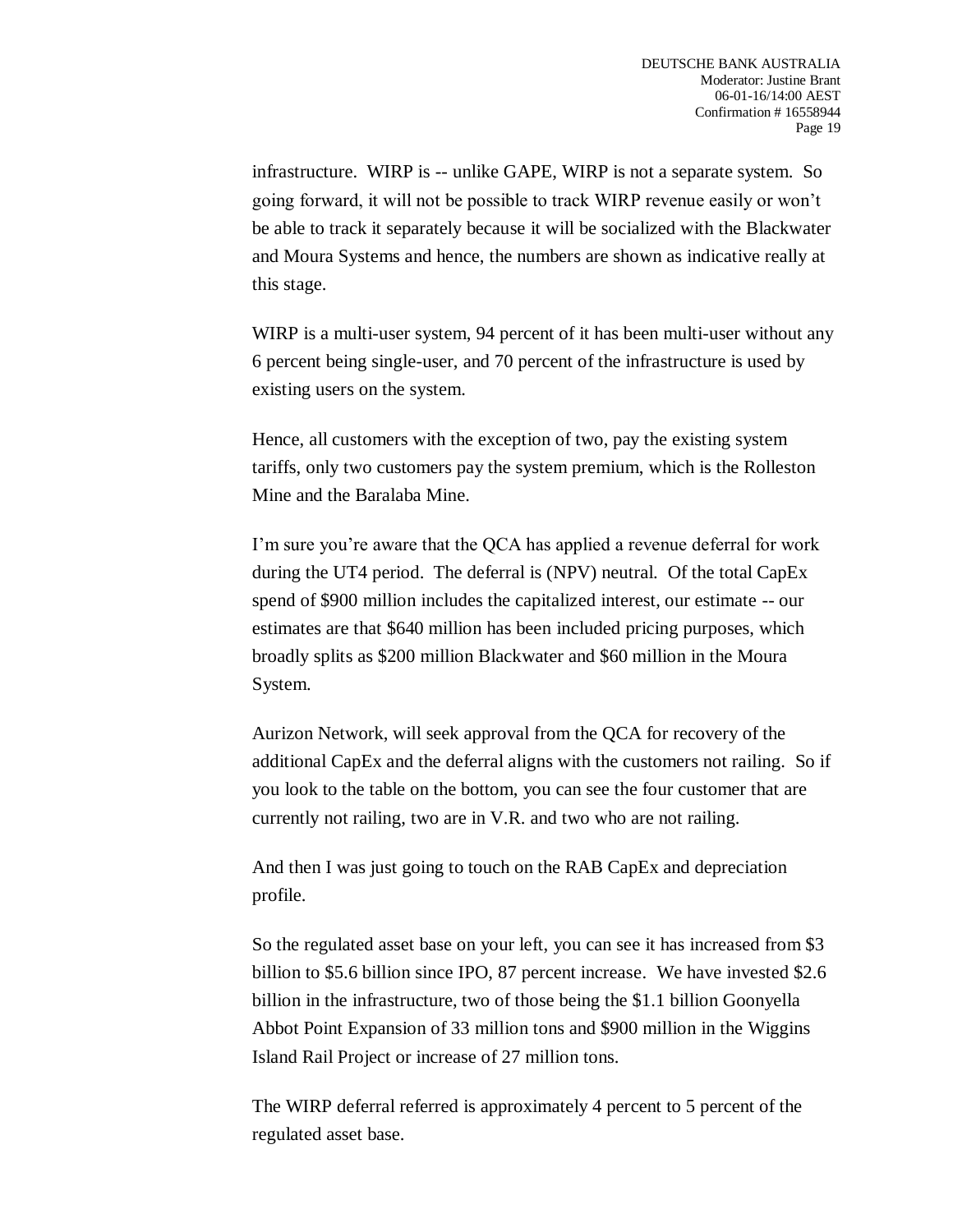Moving to the middle chart that's CapEx, so going forward as there are no planned growth projects, we should see CapEx dropped to about \$250 million to \$300 million per annum, again essentially replacing life-expired assets funded through operating cash flows.

And then finally on the right-hand side, you can see the depreciation. The increasing depreciation will reflect the Wiggins Island Rail Project Commissioning. Again, it is fully depreciated from an accounting perspective even though it's not in the RAB fully. Capital renewals and also the capitalization of our renewals we did in the first half. The projections obviously may vary subject to timing of capital expenditure, but just to give a broad idea.

(Off-Mic)

Pam Bains: Sorry, the question was that these are QCA CapEx forecast. So we do line up the next -- the regulatory forecast with the internal forecast on CapEx.

(Off-Mic)

- Pam Bains: Oh, it's fully -- I guess, whatever we spend is what we got, so it gets trued up in the next regulatory period so we don't keep any difference as such. Again, if you think about a \$5.6 billion asset base long-term assets, a lot of this is routine year-on-year. So, for example, we have 1,000 plus culverts every year, we replace maybe a 10, 15 so its life expired assets.
- Alex Kummant: And a lot of these classes were not at all kind of the exploded cost category over the last six to eight years that really hasn't been in the space.

(Off-Mic)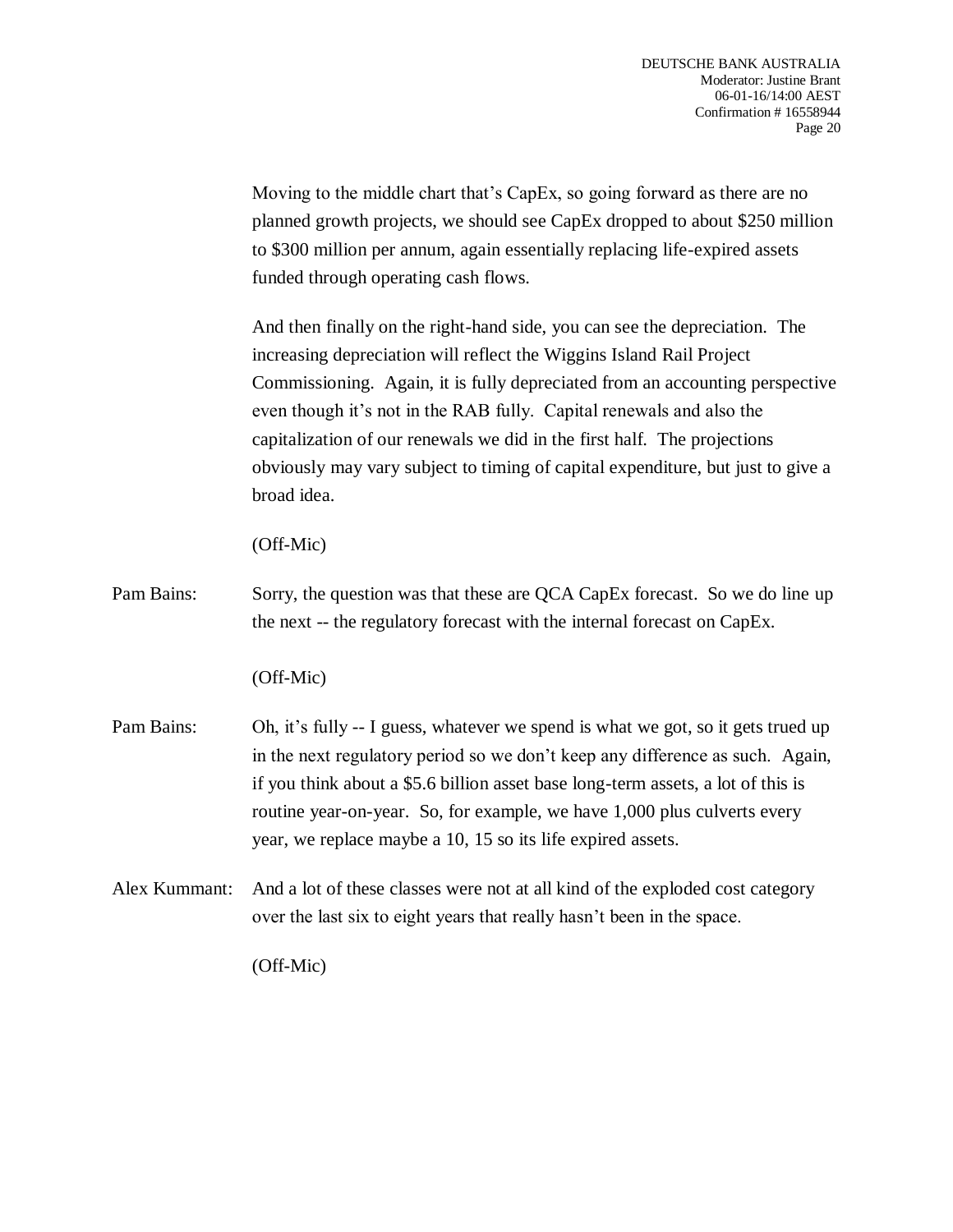Pam Bains: … question is around operating cost and the opportunity to outperform in those areas. The two largest buckets of costs are obviously the OpEx and maintenance.

> If we obviously understand within the undertaking period, yes, it doesn't get trued up in that respect. So, there is the opportunity one year left of the undertaking period and then it gets reset, I guess …

Alex Kummant: Reset, yes.

Pam Bains: … reset in the following undertaking period.

Alex Kummant: With that being said, the QCA itself generally creates step-outs in its numbers assuming, quote-unquote, "efficient costs." So there's, you know, very little room for us to move, which raises a whole other question that Keith and I talk about a lot, you know, where is the incentive so -- especially if you're just looking at little four-year tranches so.

Pam Bains: That's a good example. So if we take the overhead cost recovery that we have in Network, we also that it is provided from the group. If you go to the (GOC) time when we were in the government ownership, we underrecovered quite significantly on that cost. We moved that allowance to an appropriate level, but the regulator won't necessarily give us what our actually cost is. It will be an efficient cost. So again, there are X factors assumed in that cost that you will bring your cost down accordingly.

(Off-Mic)

Pam Bains: So all the costs is factored into the revenue as well, yes

(Off-Mic)

Pam Bains: Yes, so the maintenance and operating expenditures factored into the tariffs that are built.

(Off-Mic)

Pam Bains: The CapEx for which year?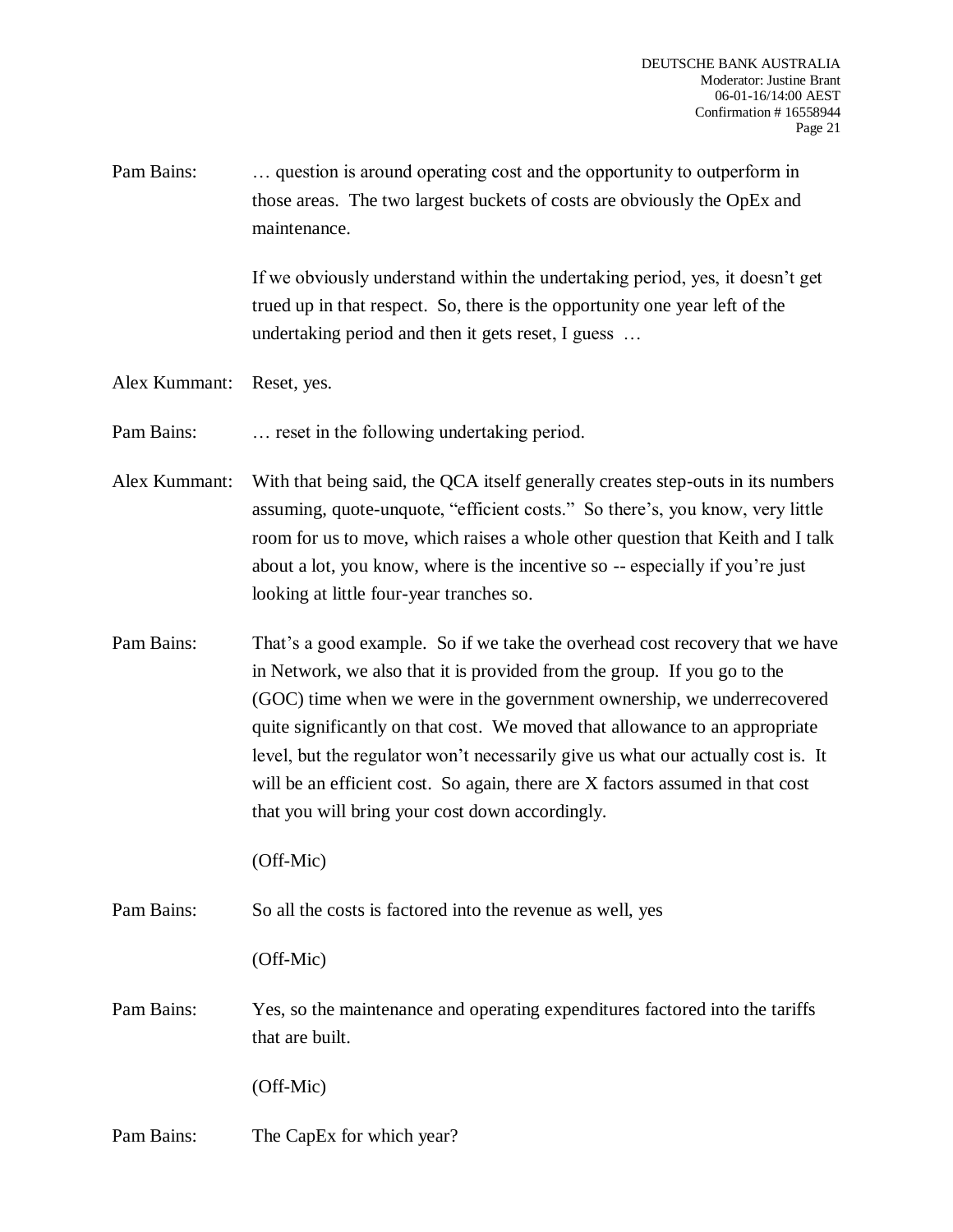# (Off-Mic)

Pam Bains: So the question was around the CapEx shown on slide 17 and the regulatory CapEx. There is timing differences. So, when CapEx goes into your regulated asset base, it doesn't necessarily tie into the cash CapEx. This is more cash CapEx. This is more from our P&L perspective, but we do track actual against the indicator and we are running in line.

#### (Off-Mic)

Pam Bains: So the question is around ramp up of the WIRP tons. And it is difficult for us to project at this stage in terms of customer's railing. It is in the customer's interest to rate -- rail hard as possible because again as the volumes ramp up, the price reduces.

> Certainly, in five tons they get 14 million tons to customers that are paying a system premium will no longer be paying a premium. It will be a socialized price. And again, broadly between 16 million to 17 million tons, that allows us to recover the 200 million or so that's being deferred and still allow the system to be socialized. So again, the quicker they move to higher tons the better it is for the customers.

> It is difficult at this stage to project. And certainly you can probably say the two that are in (VR) will not be railing.

(Off-Mic)

Male: On the RAB profile, as we (break those down), at what point do they draw the line on say …

(Off-Mic)

Pam Bains: I'm not sure I understand the question.

Male: Sorry, I mean, it is neither ...

(Off-Mic)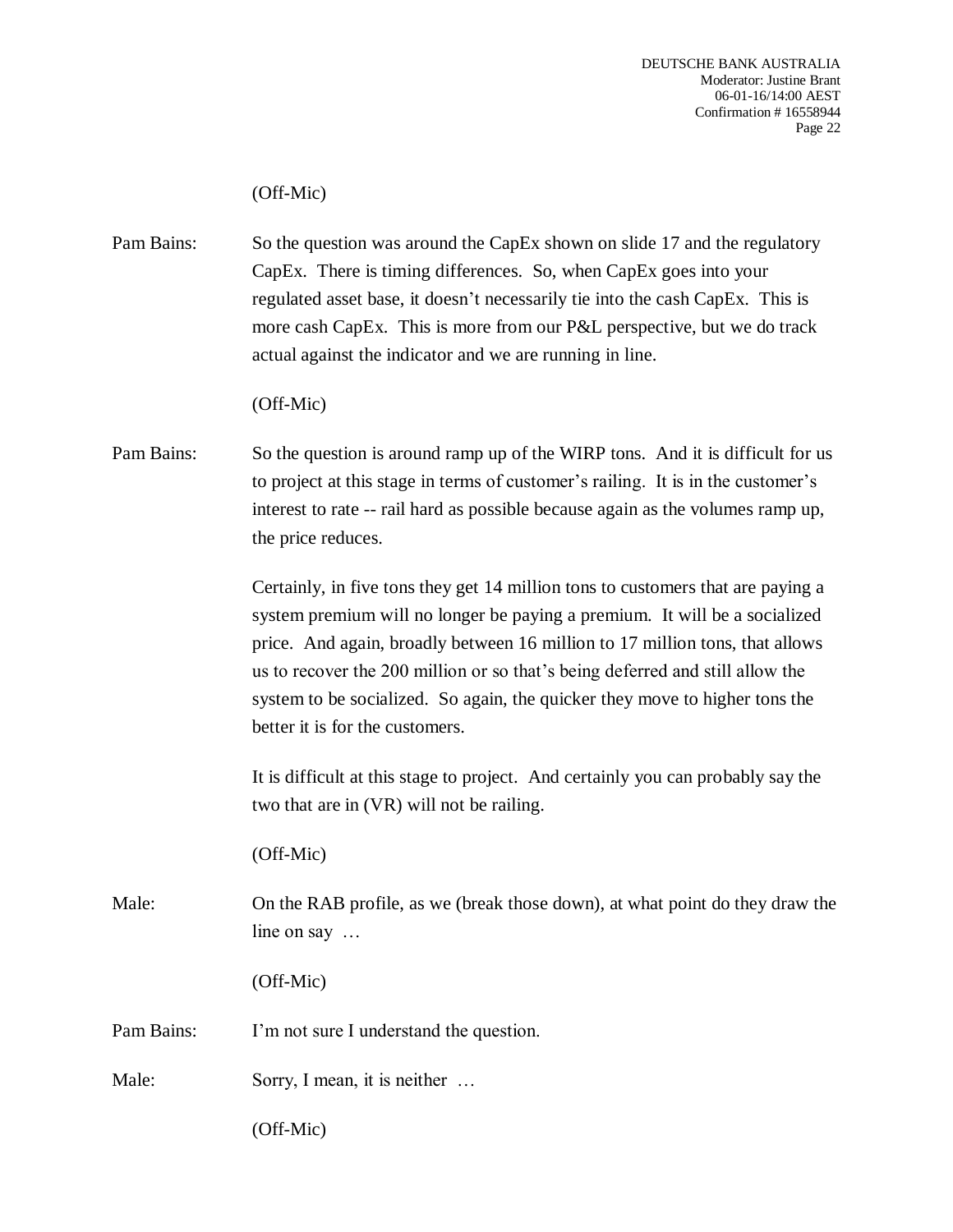| Pam Bains: | Yes.                                                                                                                                                                                                                                                                                                                                                            |
|------------|-----------------------------------------------------------------------------------------------------------------------------------------------------------------------------------------------------------------------------------------------------------------------------------------------------------------------------------------------------------------|
| Male:      | Are we spending the original                                                                                                                                                                                                                                                                                                                                    |
|            | (Off-Mic)                                                                                                                                                                                                                                                                                                                                                       |
| Pam Bains: | Yes.                                                                                                                                                                                                                                                                                                                                                            |
|            | (Off-Mic)                                                                                                                                                                                                                                                                                                                                                       |
| Pam Bains: | Yes.                                                                                                                                                                                                                                                                                                                                                            |
|            | (Off-Mic)                                                                                                                                                                                                                                                                                                                                                       |
| Pam Bains: | Yes.                                                                                                                                                                                                                                                                                                                                                            |
| Male:      | Is 50 percent $\dots$                                                                                                                                                                                                                                                                                                                                           |
|            | (Off-Mic)                                                                                                                                                                                                                                                                                                                                                       |
| Pam Bains: | Yes, I understand your question. So, given that we're not railing 27 million<br>tons potentially, could you still socialize on the lower tons? The answer is<br>yes. If you take the current customers that are railing and that's about 18<br>million tons for contracted capacity, is the rail near 16 million to 17 million<br>that allows you to socialize. |
|            | The only challenge will be in the Moura system where there's only one<br>customer who is the VR., which is about \$60 million of that \$260 million.                                                                                                                                                                                                            |
|            | (Off-Mic)                                                                                                                                                                                                                                                                                                                                                       |
| Pam Bains: | Allows you to socialize the \$200 million.                                                                                                                                                                                                                                                                                                                      |
|            | (Off-Mic)                                                                                                                                                                                                                                                                                                                                                       |
| Pam Bains: | It could, correct. It allows us to go back. The regulators left the ball in our<br>court to go back to for the case forward to stop the deferral.                                                                                                                                                                                                               |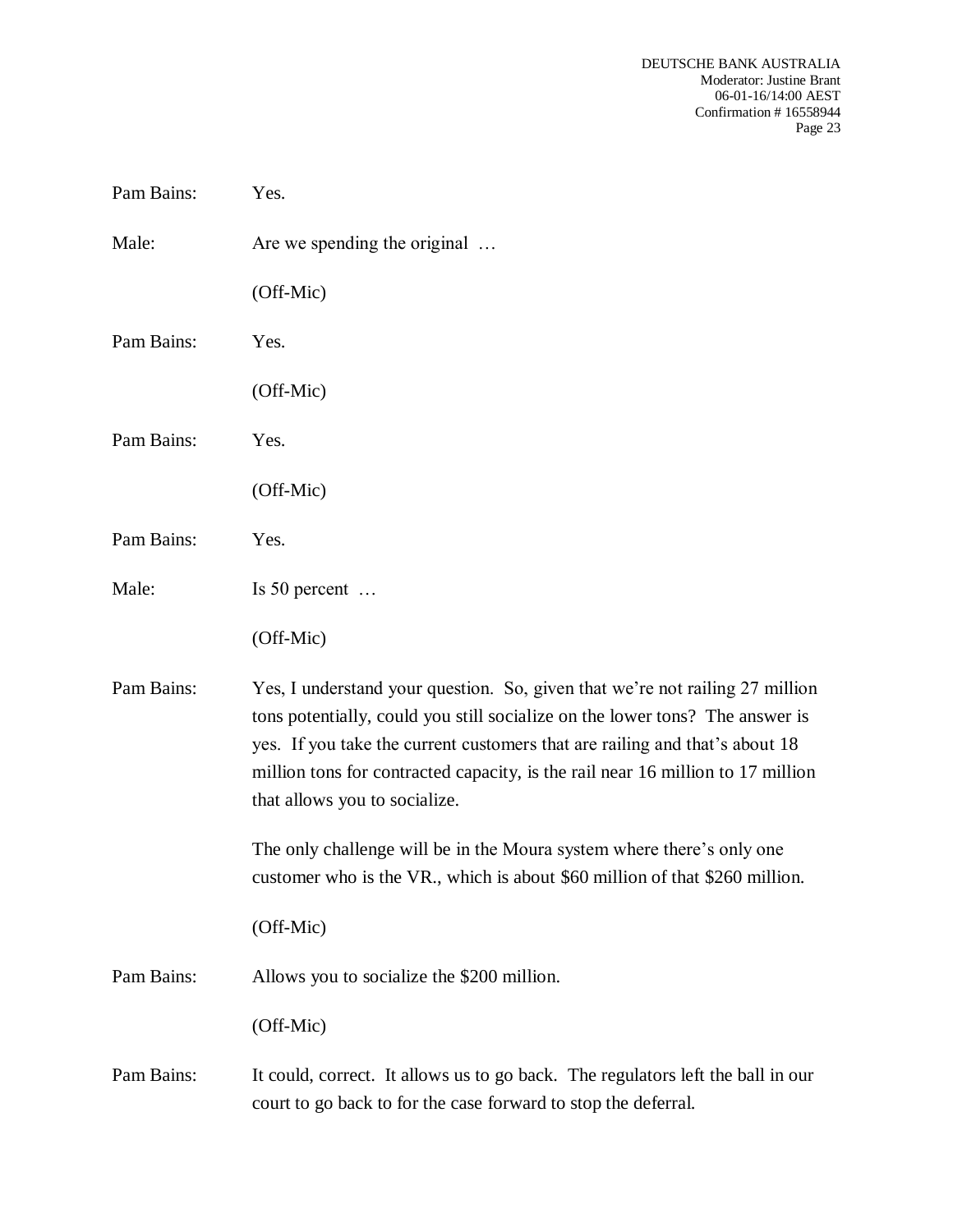## (Off-Mic)

Pam Bains: We -- they -- this a three-way negotiations that has been going on for the last couple of years. So, the customers that we're engaging were very familiar with the final outcome so it's -- they are very familiar with the tariffs. And one of the things we're working with them at the moment is closing out this year, which is why I talked about the true-up potentially moving into 2017 working with them because it's a lot in this year given we are month (off) yearend, hence, pushing it into next year. So, yes, they are very much aware. (Off-Mic) Pam Bains: Yes. (Off-Mic) Pam Bains: And the 2017 will be adjusted in tariffs, so just bear in mind when it is adjusted in tariffs just as we have the volume movement, the same will apply for 2017. (Off-Mic) Pam Bains: Correct, yes. The tariffs will be adjusted to collect. And if the volumes line up with the forecast points, you'll collect it. All of these are going higher, same as we do with the revenues. (Off-Mic) Pam Bains: Yes, correct. Alex Kummant: I'll tell you what. Why don't I wrap up and then we can ponder that a bit more? I'm happy to come back and deal with the questions across several scope of the -- a quick (press out here). I just wanted to touch again for context about some of the performance over the last years because again it puts in the perspective. When you talk about go-forward, getting back to your question about, you know, where you're

going on UT5, we just wanted to make sure that we articulated here. It is --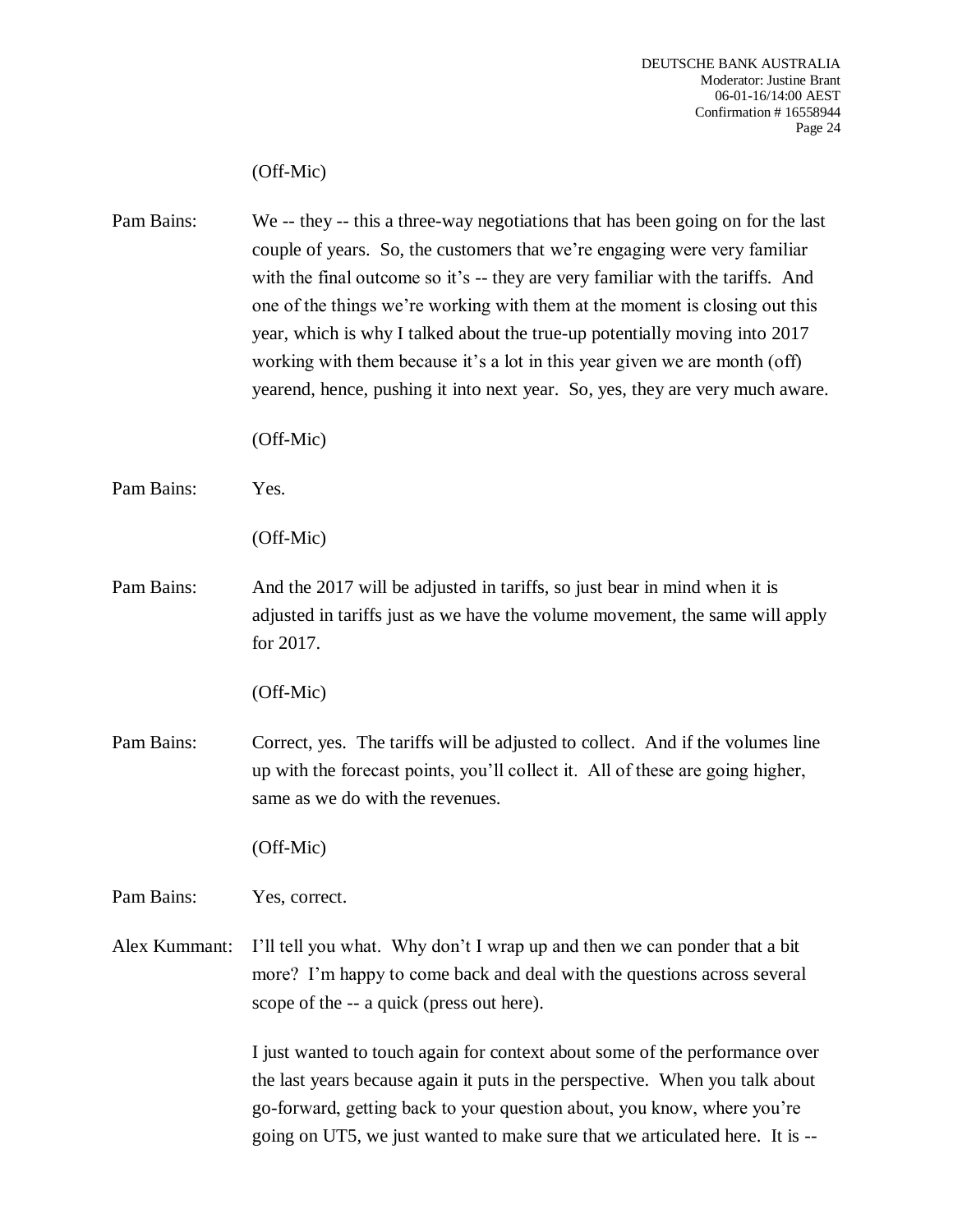it's moderately probable that we will -- we will just sneak by last year's record tonnage numbers, so you're talking about a system that would have four continuous years of records, very strong productivity numbers.

The 91 percent performance to plan, just to give you a sense of that, is real money. That's great for everyone. I mean, we're really driving productivity into the entire system.

The rail cancellation numbers here, the below rail cancellation numbers are really a big deal in terms of helping everybody perform better. And the system closure, we're actually using less hours for maintenance and doing more. I mean, if you consider that in the UT4 period, you know, round numbers, we're up on average 30 percent tonnage over the UT3 period. And yet we are managing to maintain the system of the higher demand on low closure hours. That's a -- that's again our productivity victory, and we're moving the single line closures to do it.

So I couldn't walk away from here without having at least flash a chart like this up here because I think it's important for go-forward context.

So, UT5, obviously a big question, everyone knows risk-free rates have dropped. Everybody knows you plug it into a vanilla WACC number and you go OK. So, where is this going to go?

What we would say is, yes, that is -- that's a fundamental engagement issue. We do owe the QCA now an initial draft in September. We think that's a -that's a -- how shall I say, a little -- a little strong for them to demand that, but so be it. They say that they are highly motivated to have a July 2017 product. We think that we played with a straight bad here for the last years and they, in fact, had a lot to do with the delays over the last two years. But that's another issue.

We will -- we will submit an undertaking. We also -- we will not shy away from policy issues, but again it will not be 2,000 pages on every policy issue out there. A lot of these workability issues that I talked about, we will kind of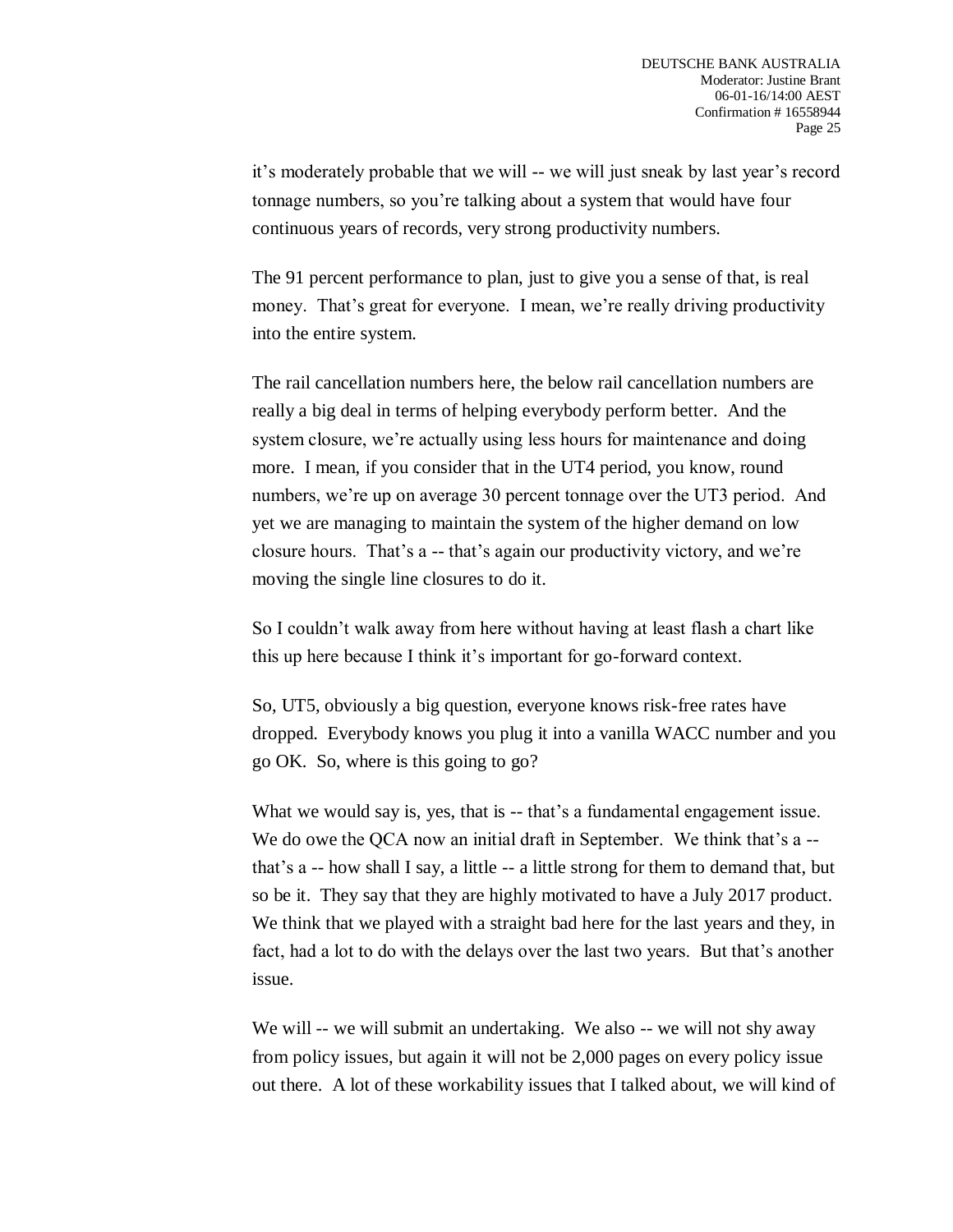let sit until they become a problem and then -- and then deal with on a -- on an amendment basis.

All that being said, the fundamental question here on the go-forward engagement is here you have a system and we have every expectation, frankly, that continue the record tonnage.

We do see green shoots. We are having some conversations with people about some small infrastructure moves in order to position for the coming years. Some of the big producers are -- continue to be interested in driving tons. It is all about does the QCA have a balanced (field) new to this business. You know, they're very high-level so we wake up and we find ourselves in this ultra low interest rate environment.

And, look, I'm not here to make grand statements on monetary policy in order to debate, you know, equity betas with anybody. And I'm sure some of you guys can run circles around me on that front. I'm just a simple rail operating guy. But all that being said, so the government drives a low interest rate environment to stimulate investment.

However, in our model, that creates the opposite effect, so it drives down riskfree rate, which pushes the WACC down and then makes our investors say, you know, what's the return here? So all we're asking the QCA is do you understand these perverse incentives and do you understand there's a fundamental cash flow adequacy issue here. There's a real cost of debt you need to factor in, not a theoretical one.

We need to rethink real hard if you're only going to look at a four-year term on risk-free rate. We need to think real hard about, gee, why do S&P and Moody's think we're a natural resource company and you think we're a water utility? You know, very different frameworks.

And finally, I do want to read you a quote. One of our biggest concerns -- and look, this simply goes to how these folks have been trained and brought up, but it is do they have an understanding of the asymmetry in the risk if they get these revenue numbers wrong. They're definitely afraid of giving us a penny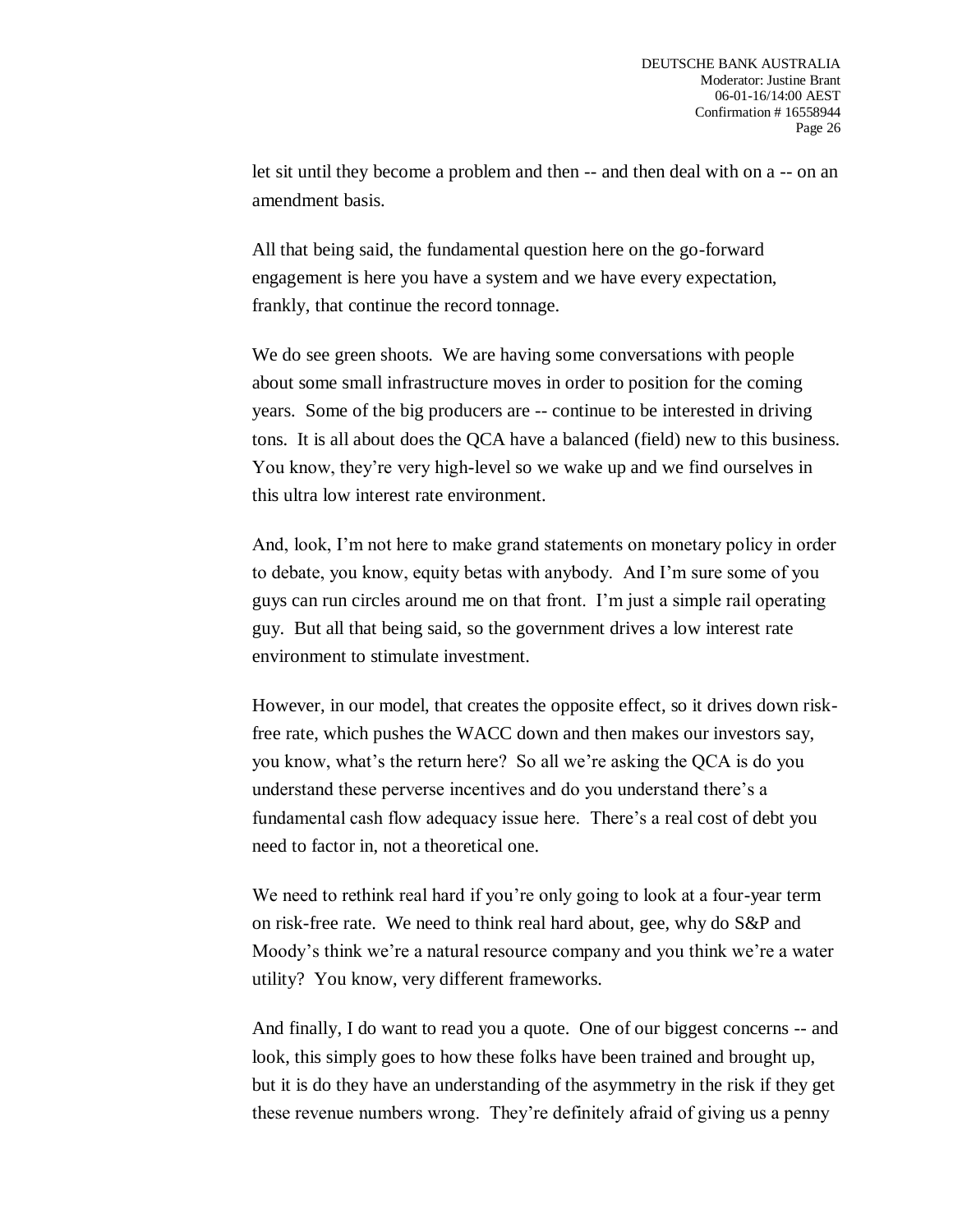more that somehow they think as an efficient cost that, Keith, at your end gets a slightly higher bonus than they should.

And yet, if they get it wrong, and the fact is in our view that they -- that we never get enough, we never get enough for ballast. We have -- that's a whole another topic. I mentioned we have an arbitrary capping on our ballast cleaning even though again no one in any cubicle or the QCA knows anything about ballast than we got people who spend a lifetime in it. But do they understand the asymmetry that if they get it wrong the entire supply chain suffers? And that's real. You know, slowly you see the restrictions climb.

I have lived in systems. I ran Amtrak. I've lived in systems with huge deferred maintenance liabilities, and that's a big problem to dig out of, you never want to get there. Believe me.

We think one of the things they fundamentally have wrong and we term it sort of the -- be at least more debate, but let me just review Section 168(a) of the QCA Act, which provides that the prices of access to services should, quote, generate expected revenue for the service that is at least enough to meet the efficient cost of providing access to the service and include a return on investment commensurate with the regulatory and commercial risks involved.

In our view, the QCA has misapplied this, and I would -- and directly quote out of -- one of their documents, they actually use a phrase at least but no more beneficial costs. So we fundamentally think not only is there a broad engagement on the current vanilla WACC world (Cap M), but there's also a specific application of the QCA Act in the pricing principles. And it is on that basis we need to engage.

Can we tell you where we end up? No, we can't, but we do think we have a robust case and, in fact, probably a stronger case than in the last cycle on the fact that we need to get from a vanilla WACC mentality.

The last chart is with just the visuals saying it's not just the conversation what you say, it really is a conversation with everybody. And there is a backdrop here, which isn't meant in a threatening kind of way.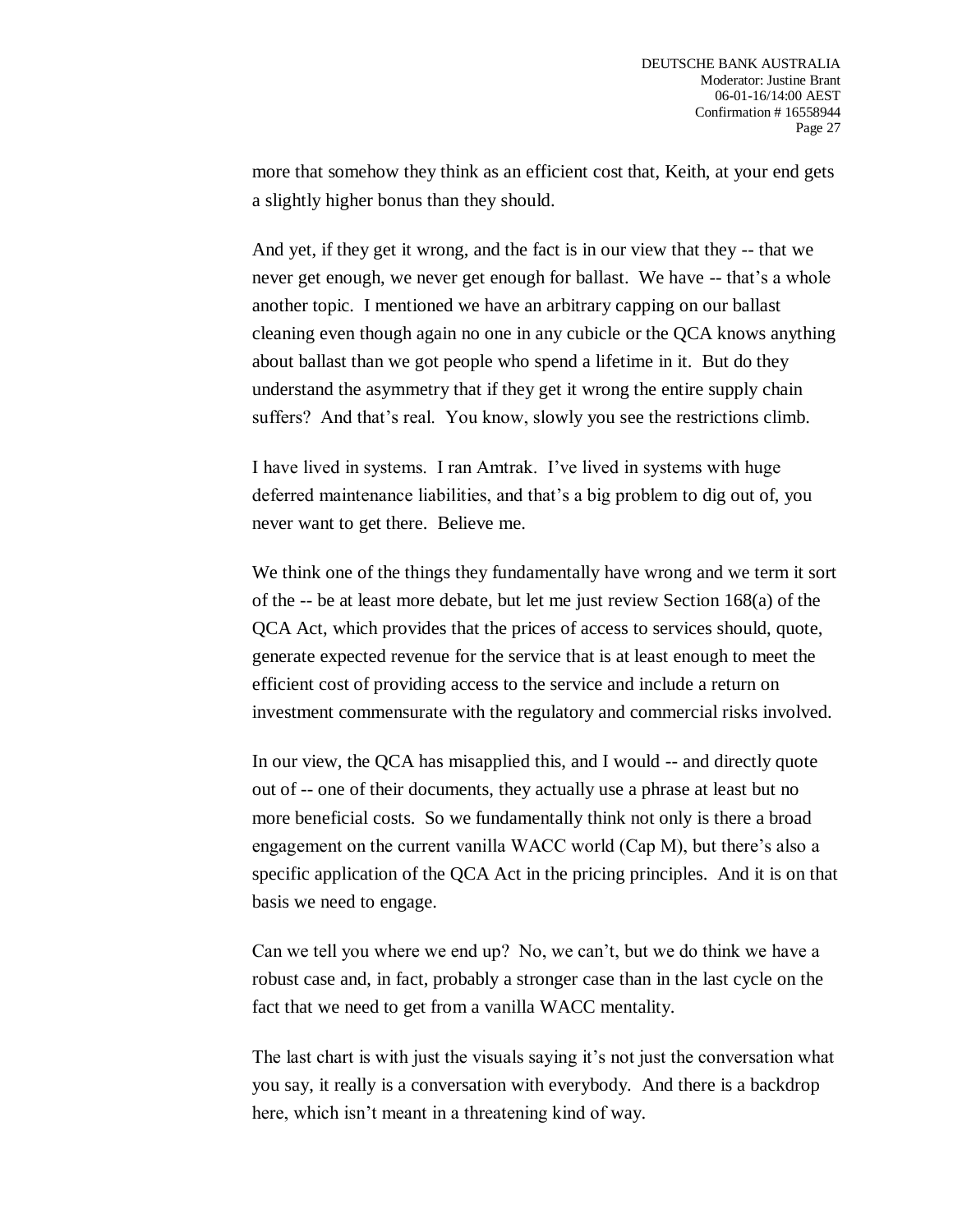I'll leave you with a final thought as well. There is actually no merits review. The regulator, in a sense, has absolute authority in this space. There is judicial review ability. However, it is purely on process. So all it ask is has the priesthood followed its rules of process, have they consulted, and have they turned around in a time line, and have they clapped their hands and turn around twice and burned the right incense?

The answer is yes. Voila, it could be a completely flawed decision, but there's nothing you can do. We do think ultimately, and this is not something that happens overnight clearly, but there has to be a Queensland debate about merits or genuine merits review.

There is obvious -- a federal process on recertification that happens multiple years out, but the QCA needs to be held account more than just once every 10 years. And we want to do those things thoughtfully obviously. I don't mean that in an ascertaining way, but I find it amazing that one really has no redress on decisions that one believes really are deep flawed uneven economically.

And that is something we really talk to about everybody. In the end, what unifies everybody? It's volume. We all want volume. We want volume above rail operators want volume, puts more volume, minus (more volume). And we believe we've been delivering that. We just want to make sure we don't have a framework to offset that.

(Off-Mic)

Alex Kummant: I think that -- I think ...

(Off-Mic)

Male: ... that really that ...

Alex Kummant: I think they have been under fierce pressure. And I think the miners have been hurting and they -- and they have done some things. And we are not as sympathetic as a business as much we do, but we would remind everyone, we are not a bank.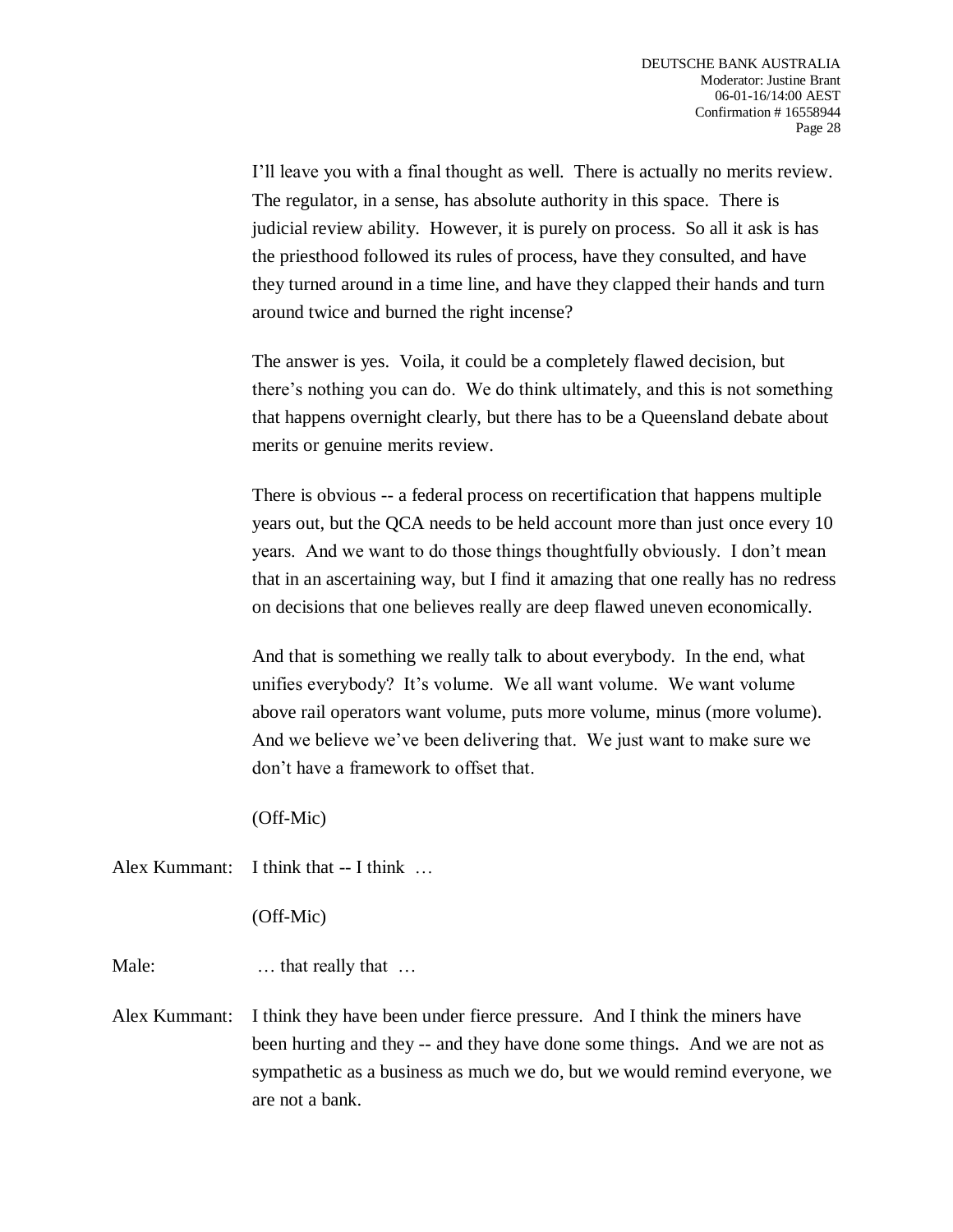Our balance sheet is infinitesimal compared to the collective balance sheet of our customer base. I mean, they are some of the largest companies in the world, and if you look at their balance sheets compared to us, we've been repeatedly asked of the finance. And then remember, when they were getting 30 percent IRRs, we were still getting 7 percent.

So, yes, it's a complicated environment and the QCA is under serious pressure, there's no doubt, there's no doubt. But that's why it's a regulated business, that's why we have a maximum allowable revenue, that's why we get 7 percent, 8 percent return in this business.

Male: Sounds good.

- Chris Vagg: Operator, if there's any questions on the phone, can you put them through please?
- Operator: Sure. For the participants over the phone, if you wish to ask a question, please press star-1 on your telephone and wait for your name to be announced. If you wish to cancel your request, please press the pound or hash key. Once again, if you wish to ask a question, please press star-1 on your telephone and wait for your name to be announced.

Your first question comes from the line of (Nathan Lead) from (Morgans). Please ask your question.

(Nathan Lead): Thank you. Alex, just a couple of questions as far as on like cost of debt in the gearing side. You know, obviously, you had that recent bond issue which was well above I supposed where people were expecting the cost of debt to come in.

> And also it looks to me like the implied gearing that rating agencies are after within the business is a lot less than the 55 percent. So are they two items that you think you've got a good chance dividing with the QCA and winning on in terms of higher cost of debt number and the low gearing?

Alex Kummant: Absolutely. Look, I'll ask Keith and Pam to jump here as well. We've said from day one here that a real cost of debt has to be rolled in here. And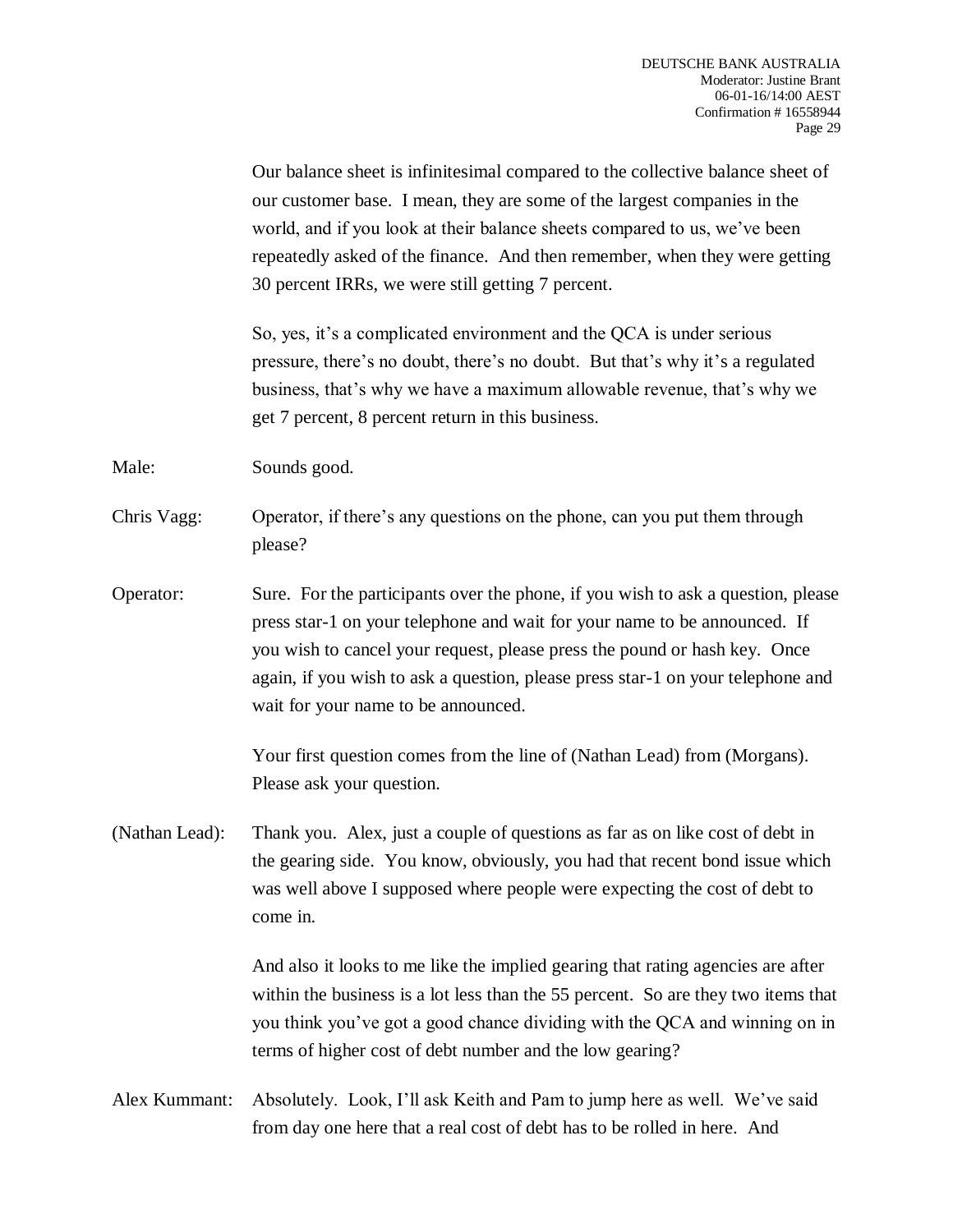|                | gearing is a big debate. The regular -- regulator clearly wants us to gear up<br>while the rating agencies want us to gear down. So that is yet another factor<br>here.                                                                                                                          |
|----------------|--------------------------------------------------------------------------------------------------------------------------------------------------------------------------------------------------------------------------------------------------------------------------------------------------|
|                | I don't know, Keith or Pam, I'm -- I really can't say a whole lot more than<br>you're right.                                                                                                                                                                                                     |
| Keith Neate:   | I think that's the answer. We've got a real cost of debt down there, (Nathan).<br>I mean it's how the market sees our business and the risks facing our business.<br>So there's never a clear indicator on what the cost of debt is, that was it.                                                |
|                | And in terms of the rating agencies, I would say we'll continue to talk to them<br>as well, but the assessment from Moody's certainly indicates the gearing level<br>that is mid to late 40s which you have to say for an asset that the cost of the<br>(CQCM) is an extremely conservative one. |
| Pam Bains:     | The QCA sets the gearing level at 55 percent, so that's something that they<br>may review as part of the next process, in particular, the cash flows do not<br>support the triple B-plus rating that's assumed in their work.                                                                    |
| (Nathan Lead): | Yes, thanks.                                                                                                                                                                                                                                                                                     |
| Alex Kummant:  | All right.                                                                                                                                                                                                                                                                                       |
| Male:          | So what was the only swap process that they're seeing?                                                                                                                                                                                                                                           |
| Keith Neate:   | Five ninety five.                                                                                                                                                                                                                                                                                |
| Male:          | Do we hedge them to base?                                                                                                                                                                                                                                                                        |
| Keith Neate:   | We hedge it to the                                                                                                                                                                                                                                                                               |
|                | (Crosstalk)                                                                                                                                                                                                                                                                                      |
| Keith Neate:   | We hedge it to the full four years to                                                                                                                                                                                                                                                            |
|                | (Crosstalk)                                                                                                                                                                                                                                                                                      |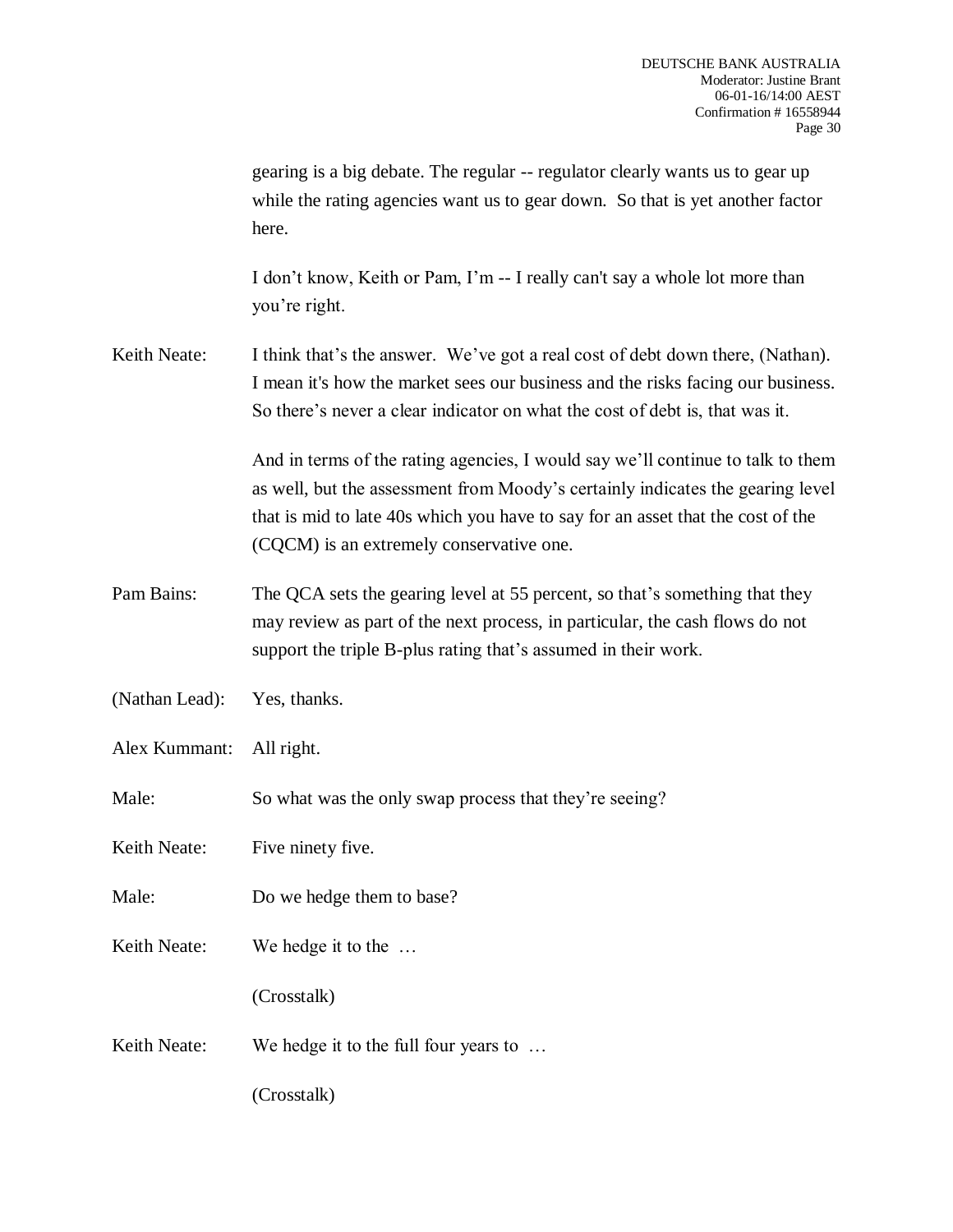Chris Vagg: Other questions?

(Crosstalk)

# Operator: Yes. Your next question comes from the line of Mr. Paul Butler from Credit Suisse. Please ask your question.

- Paul Butler: Hi. Just a couple of questions if I may. On these issues where you think the QCA is overreached in terms of prescriptive, you know, changes to your processes, what are the cost implications of those for you?
- Alex Kummant: We have -- we have at times added up and created some cost numbers. Every individual one is not necessarily crashing but there is a death of 1,000 cuts. We would -- we would say at this point we're managing it, but as we get into it, we will see more.

I mean I'll give you another example, a piece they drew back. They levied a requirement that every train that was late by a certain amount, the customer would require a phone call. I think we estimated that that would be 800 phone calls a week or something and we estimated a cost on that.

So the costs are not de minimis but in the end, relative to this process not crashing, I would just argue it creates a slowness and an inefficiency. And in that particular case, for example, they don't even understand how we operate and that much of the information is transmitted online, and in fact, we had phone hookups every four hours.

And if a customer is severely disadvantaged or had a problem, we'd immediately call them on an ad hoc basis anyway. So you're -- I don't have a specific number for you, but it -- I would say that it's a real issue.

- Pam Bains: I think the bottom-line is it would be an additional cost for us, but we could pass through the cost so the pressure goes back to industry which is probably not appropriate.
- Keith Neate: The hidden cost that Alex refers to is the lost of agility, the lost of flexibility. And it wasn't 800 a week, it was 800 phone calls a day.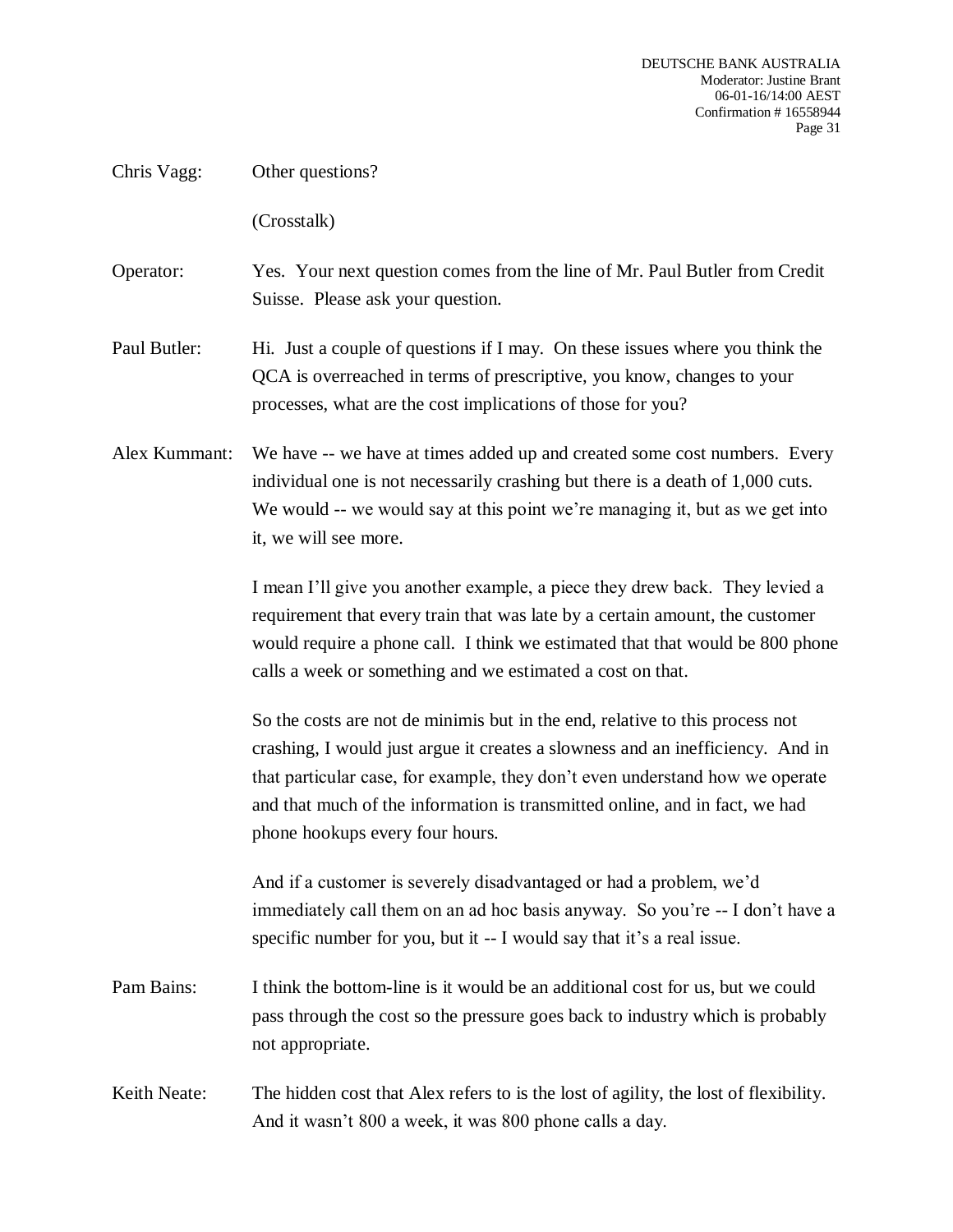- Alex Kummant: Oh, was it, OK.
- Keith Neate: It was in the ...

(Crosstalk)

- Paul Butler: Hang on, hang on. So you're telling me you have 800 trains a day which are late?
- Pam Bains: No. I think the request was if they were 3 minutes late.

Alex Kummant: And it's not per train, start to finish, it's per sector.

Paul Butler: Sorry. I've got a fire alarm here.

(Crosstalk)

- Paul Butler: ... ask you questions later?
- Alex Kummant: OK.
- Chris Vagg: Paul, if you're still around, buddy.
- Alex Kummant: Any other questions?
- Operator: Yes. Your next question is from Mr. Ian Myles from Macquarie. Please ask your question.

Ian Myles: Good afternoon, guys. A couple of different questions here. Look, you sort of make the comment about your reg cost not being approved or the reg guys saying cost lower than where you think. Can you sort of quantify how much actual in '14 and '15 that you had cost above the approved regulatory outcome?

Pam Bains: I don't have that number on me. In certainly one week, we can get back to you. But I would say, in the '14 -- say, '15 period, not material. The issue is '16, '17, in particular, in the ballast space, in the maintenance space whereby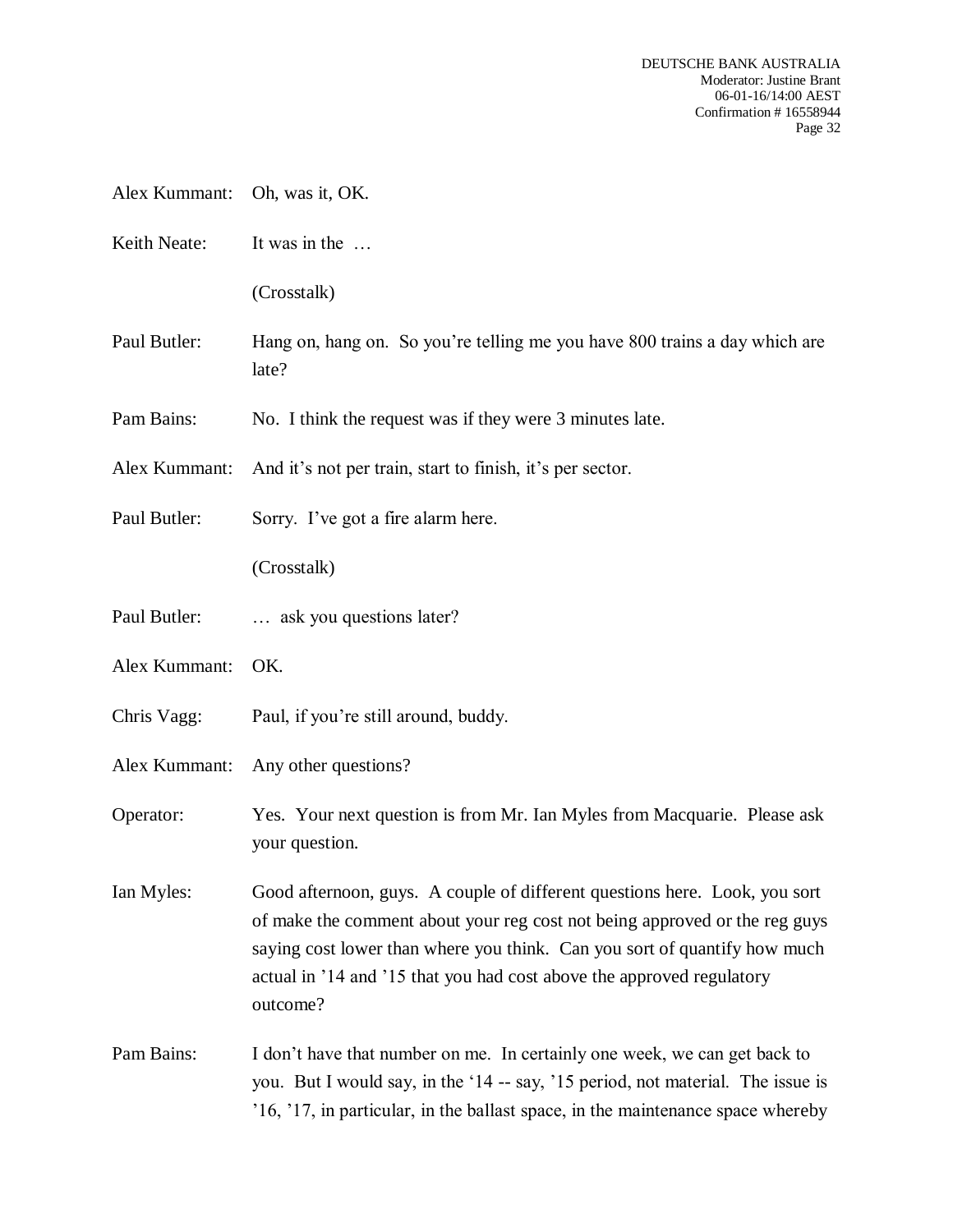there's a cap that have been added to the ballast undercutting rate, which essentially I guess our options now is to reduce the scope to ensure we stay within that cost allowance.

Ian Myles: So you will actually reduce your ballast undercutting to match the cost outcome?

Alex Kummant: Yes.

Pam Bains: It's the conversation we will have with the regulator if we don't get ...

- Ian Myles: OK. Just from a broader system level, how much system running below full utilization rate? Because whilst I appreciate you've done great job on improving efficiency, you've also done a lot of investment, expanding, and getting rid of bottlenecks without necessarily massive step-ups like you might have originally anticipated in volumes. I'm just wondering where the system collectively sort of sit on that utilization.
- Alex Kummant: Well, certainly, we're doing pretty well in availability. We -- the problem is, as you get into debates on what actual capacity is, so I mean I think we can coach you where we are, you know, versus contracted -- versus contracted tons, which is -- which is effectively the 300 million tons versus 225. So that probably is a reasonable number to articulate if any.
- Ian Myles: OK. So when you take that view, it is 75 million spare tons in the system. Why is expansionary CapEx really even a large part of the equation or the discussion with the miners because it isn't about actually utilizing the existing equipment better?

Alex Kummant: It isn't, it isn't.

Pam Bains: I think the point was -- to those policy points at the time we were discussing this early -- in the early periods, it's time to get the changes in place that set us up for the future. There is no expansion CapEx at this point in time. So it's getting the right principles in place for future expansion.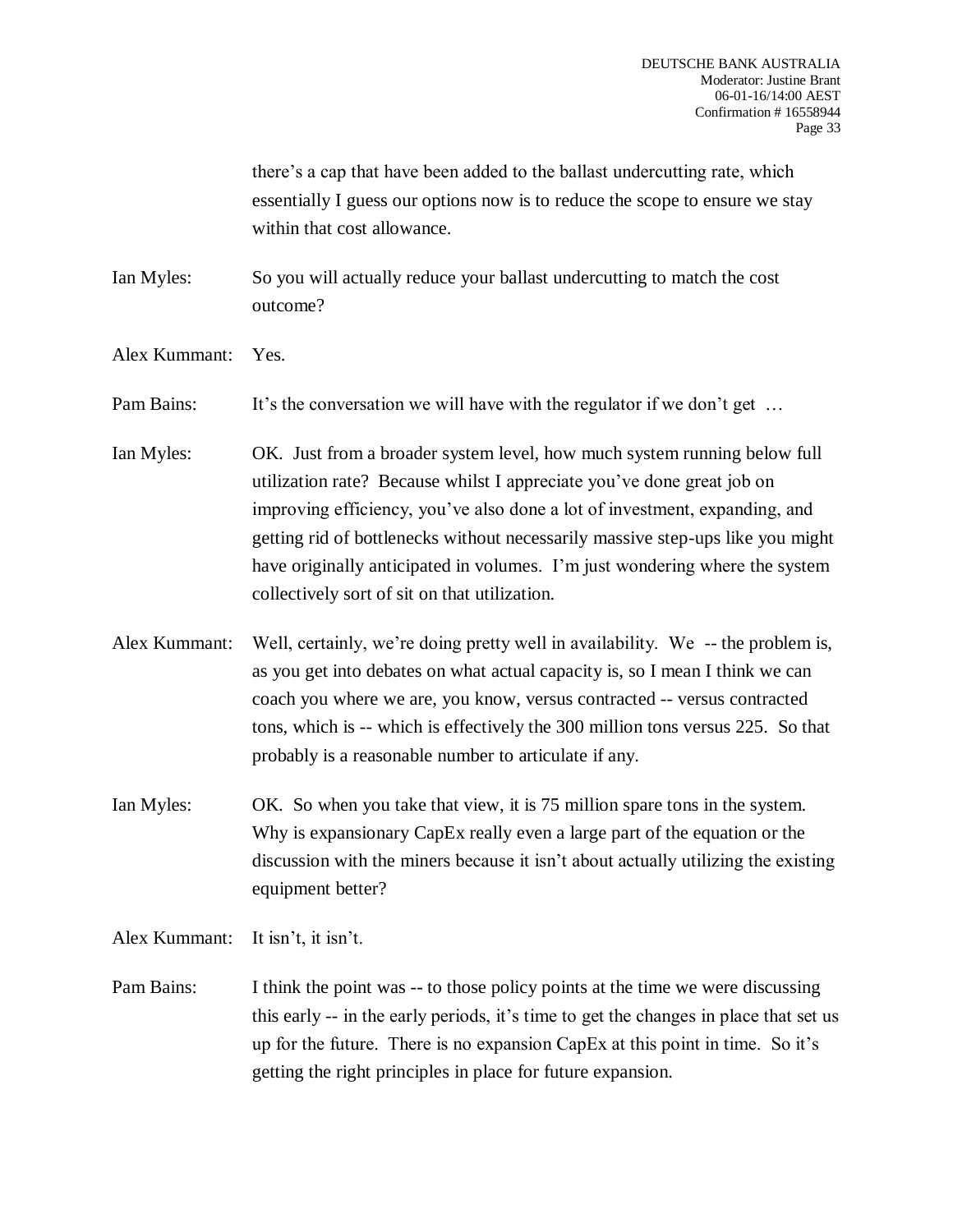Alex Kummant: But also recall though that capacity is a funny thing. It depends on where it is. And you also know, when demand comes back, it can come back shockingly quickly and these will be very, very light discussions.

> And all of a sudden, we'll be tripping all over ourselves with all of these regulatory hurdles and bureaucratic things we have to do. That can happen very quickly. It can be -- it can simply be access track, it can be -- it can be very small expansions that nevertheless are very material to a particular service in a particular place. So all of these issues are still important and real.

Ian Myles: Look, on the -- a couple more questions, on the maintenance CapEx side, do you actually see your ability to possibly actually under spend on maintenance CapEx and actually achieve the same outcomes? Because it seems like there's no -- given you make your comment, you're not forced to spend the money anymore. You can actually (aid) your system, you can be probably shrewd and maybe put some more risk management.

(Crosstalk)

Alex Kummant: Let me -- let me answer that, and here, I sound like a crusty railroad guy, but I've lived this enough and every railroad guy ask this question even by its own board. And the answer is, you start doing that and it's a really slippery slope.

> And then the moment you do that, somebody -- somebody wants -- you do 5 percent and they'll say, "Well, what about another 5 percent?" Then you wake up and you've got speed restrictions across the whole network. You have to stay disciplined in how you maintain assets like this. This is all I'll say. It's a very dangerous path.

Now, we work every day to get back better. I mean if you look at our chart on the improvement and how we've managed shuts and how we're managing - you know, we are managing capital much more effectively. We're managing contractors differently. We work in continuous improvement in the space every single day .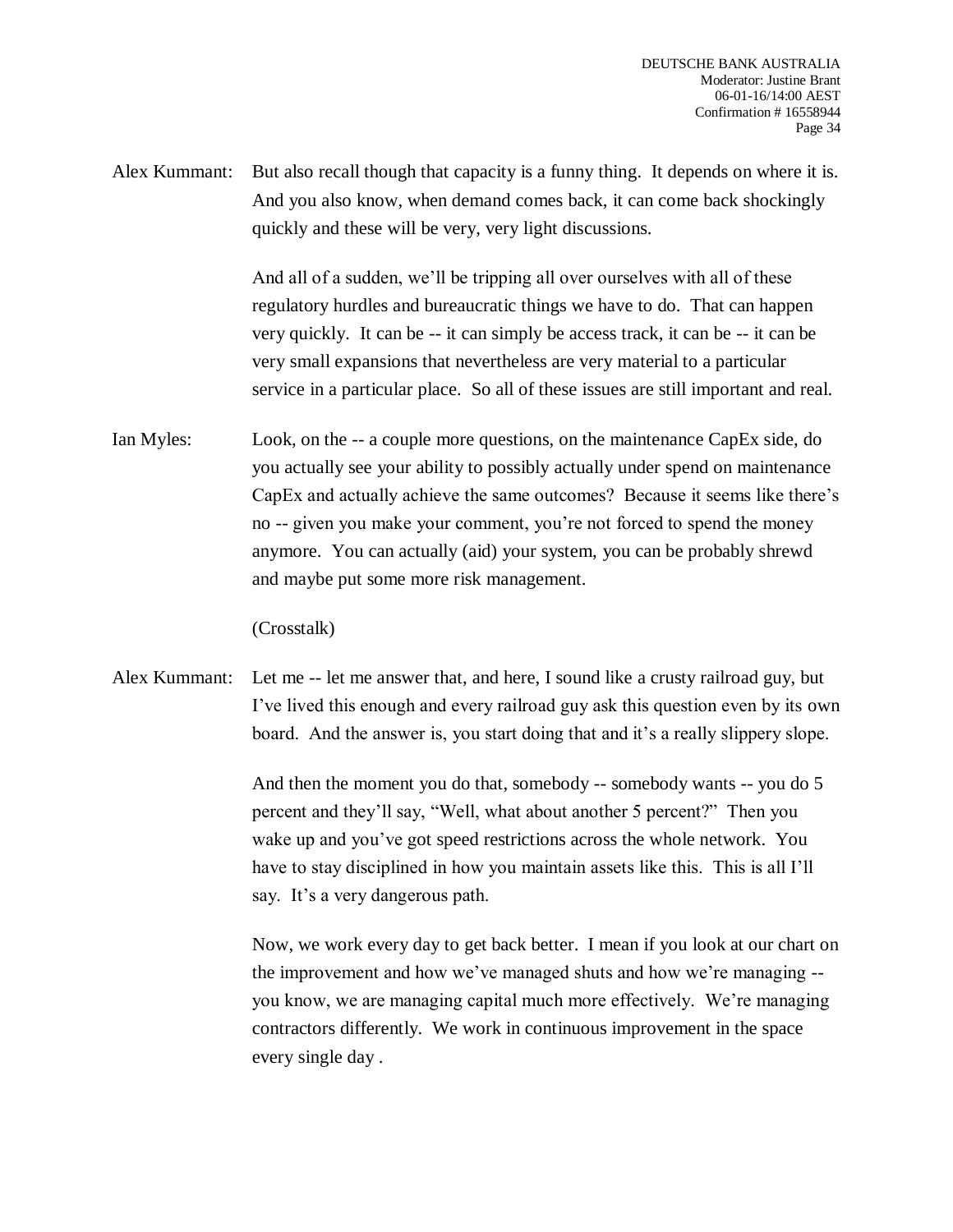But to say, "Oh, you've got a plan, why don't you back off now?" You have to reflect though that we're railing record tons again, and we have railed record tons for four straight years.

Ian Myles: Yes.

(Crosstalk)

Alex Kummant: … tonnage drops 30 percent.

Pam Bains: And I think we (are) incentivized below our (operator) given the impact on the above rail business for not having access or having (pulled) from the network.

Ian Myles: Yes. No, it's a fair point. And we'll -- I'd like to ask a follow-up question. You talked about this concept of socialization in two parts that firstly, you prefer socialization of your risk that's over a higher return because if you remove the concept of asset stranding, the basic question why you get a higher return.

> And I guess the second thing is one of the regulatory statements about Wiggins Island when you read the wording, it's very much about explicit charging for using a Wiggins Island, balloon loops and the equivalent. Yes, it doesn't appear in the actual pricing mechanisms themselves.

> And is that just a disconnect in UT4 which we might see coming here in UT5 that went explicit pricing or there's some other reason why it doesn't come explicit?

Pam Bains: I think just starting with your second -- well, actually, your first question on socialization risk return, I guess there are different ways of dealing with it. You either get an additional component in your return to deal with that risk and you obviously manage it or you wait for an issue to happen and you get rewarded after the event.

> And then I think physically when you're talking about asset stranding, again, if you're looking to increase your return for that risk, how do you put a value on that which is a question.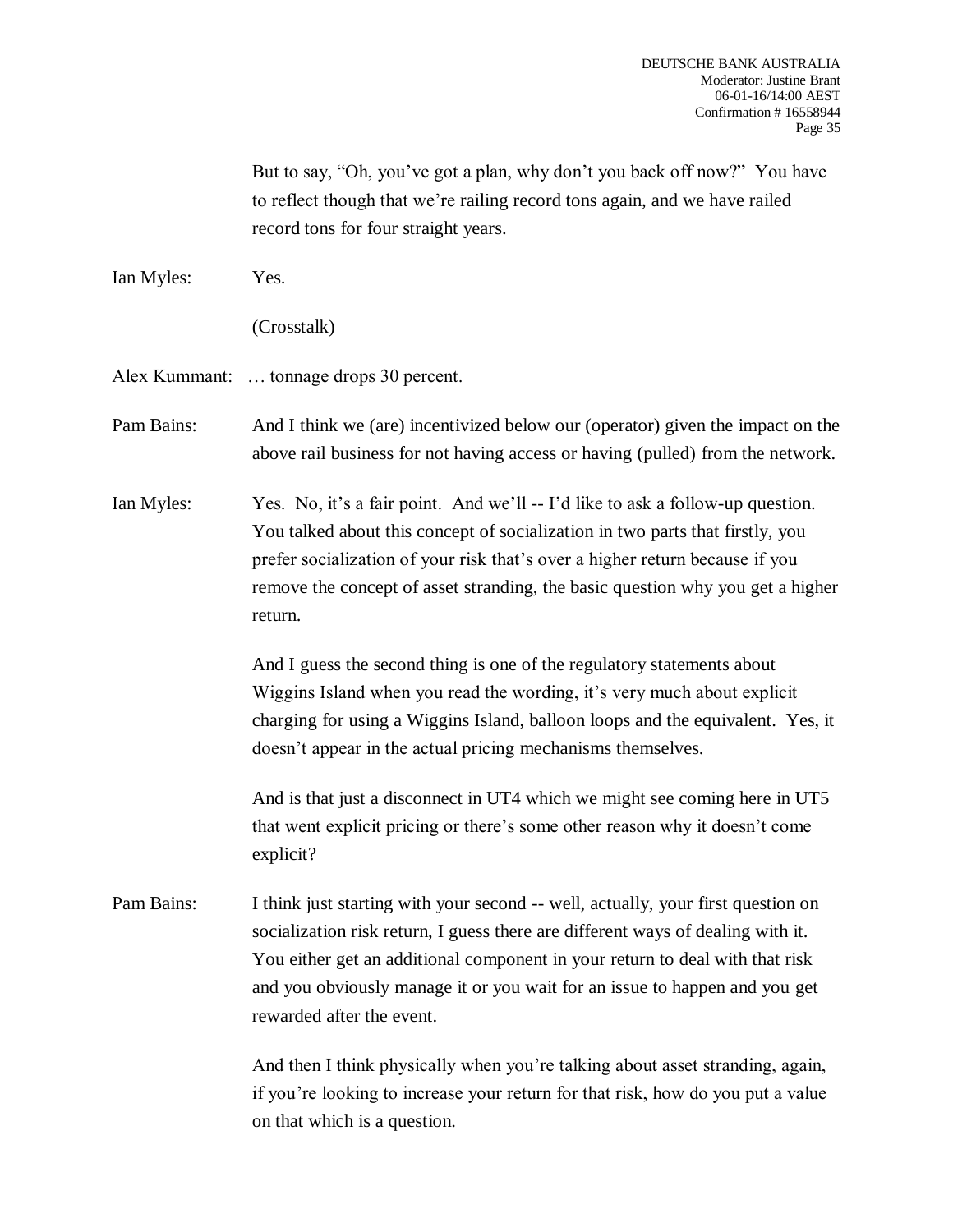Alex Kummant: Look, I would -- let me answer that part of it. Just conceptually, I would say you have to pick a starting point and then say, there has to be an intelligent balance. I don't think you can have it the whole way either way.

> What we want is a solution. We simply think that we have not then either protect it or compensate it for risk. And so, I would just suggest that it is a balance of tools including accelerated depreciation and other elements to move the overall -- the consolidated return number, if you will. I don't -- I don't -- I don't think it's necessarily those two (further on).

Ian Myles: OK. And then on the Wiggins Island side?

- Pam Bains: And I think I understood your question, but a lot of the discussion around the allocation of CapEx was really around how the pricing mechanisms would work, but in reality, it is the -- it is a socialized price now. And as long as the volumes increase, the price continue to socialize and we don't spend a lot of time in how that CapEx is allocated anymore. And let me know if I haven't specifically answered your question.
- Ian Myles: Well, I'm just a bit confused because the -- Keith just spent a lot of time talking about actually the explicit CapEx spend on the balloon loops and why (inaudible) the uses like (Rolleston) will need to pay for that explicitly.

Pam Bains: Yes.

Ian Myles: Yes, when you look at the Blackwater pricing mechanism, there is no IT6 or Blackwater -- or I mean Wiggins Island-specific overlay which they sort of intimated into the charges. That's sort of the …

Pam Bains: Yes.

Ian Myles: How does that work?

Pam Bains: I think it was only really used as a way of deciding whether there was an incremental price or a socialized price in determining the capital and who was using the capital, which is partly the reason why it's part of UT4 prices.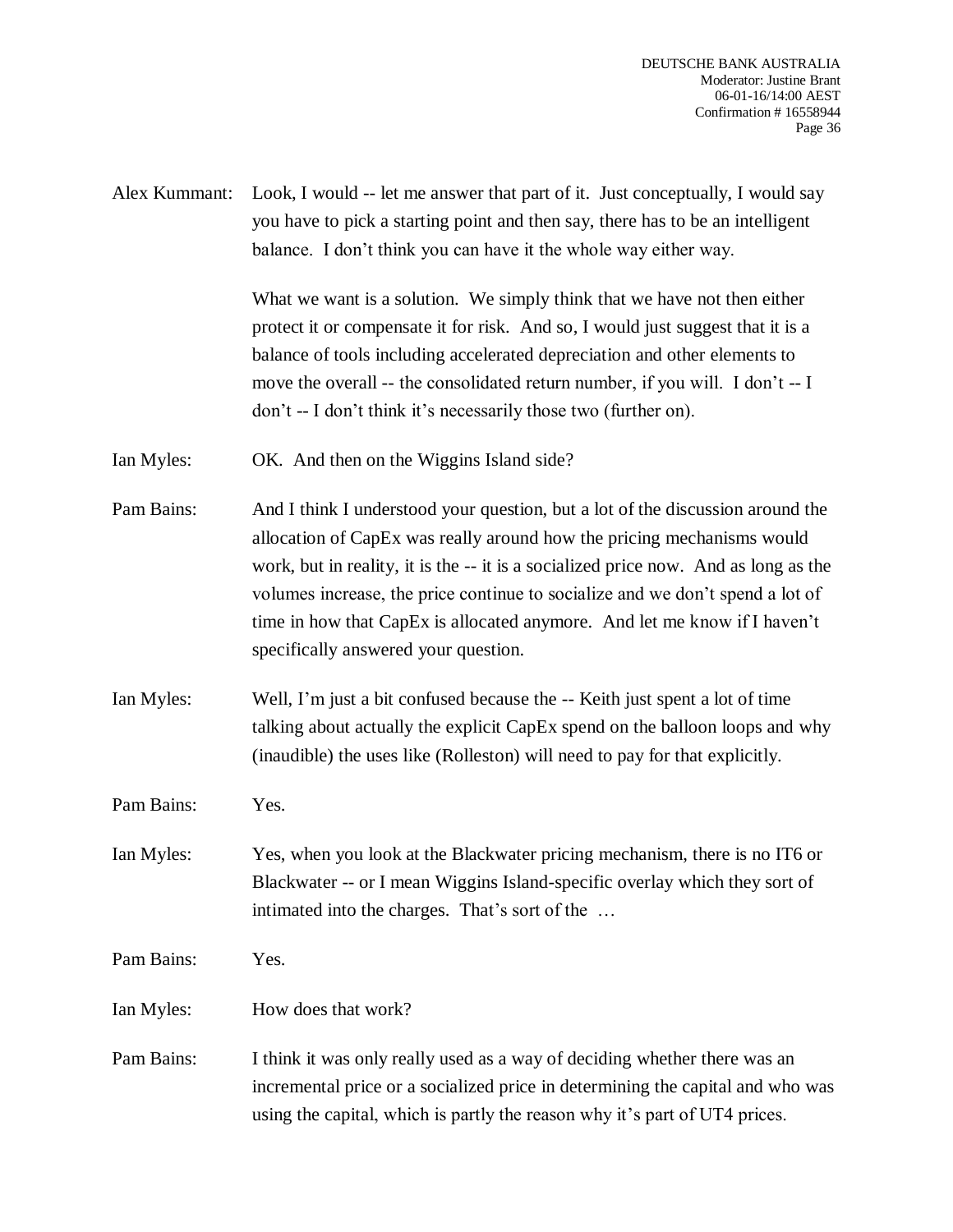|               | We're trying to get more clarity on the pricing principles upfront so that users<br>know when they're investing what type of price they're likely to pay rather<br>than after the event.                  |
|---------------|-----------------------------------------------------------------------------------------------------------------------------------------------------------------------------------------------------------|
| Ian Myles:    | Yes. OK, thanks.                                                                                                                                                                                          |
| Operator:     | We have another question from the line of Mr. Paul Butler from Credit Suisse.<br>Please ask your question.                                                                                                |
| Alex Kummant: | Hi, Paul, are you OK?                                                                                                                                                                                     |
| Paul Butler:  | Yes. I'm still here. They put the fire out.                                                                                                                                                               |
| Alex Kummant: | OK.                                                                                                                                                                                                       |
| Paul Butler:  | Hey. Just back onto work, is it correct, you've said that if the volumes get to<br>sort of 16, 17 million tons then you could look at socializing an additional 200<br>million on top of the 640 million? |
| Pam Bains:    | Correct, correct. That would allow us to still socialize                                                                                                                                                  |
|               | (Crosstalk)                                                                                                                                                                                               |
| Paul Butler:  | And how long would you have to be at that level four? I mean so you were at<br>that -- customers are railing at that level for say two months in a row.                                                   |
| Pam Bains:    | Yes.                                                                                                                                                                                                      |
| Paul Butler:  | Would that just by including that, if it then subsequently drop off?                                                                                                                                      |
| Pam Bains:    | They're the specifics we need to go back to the regulator with because they<br>haven't been specific in their response but that's something we're going to<br>work hard on.                               |
| Keith Neate:  | And it would be sort of like an all or none level or would it be a sliding<br>stretch?                                                                                                                    |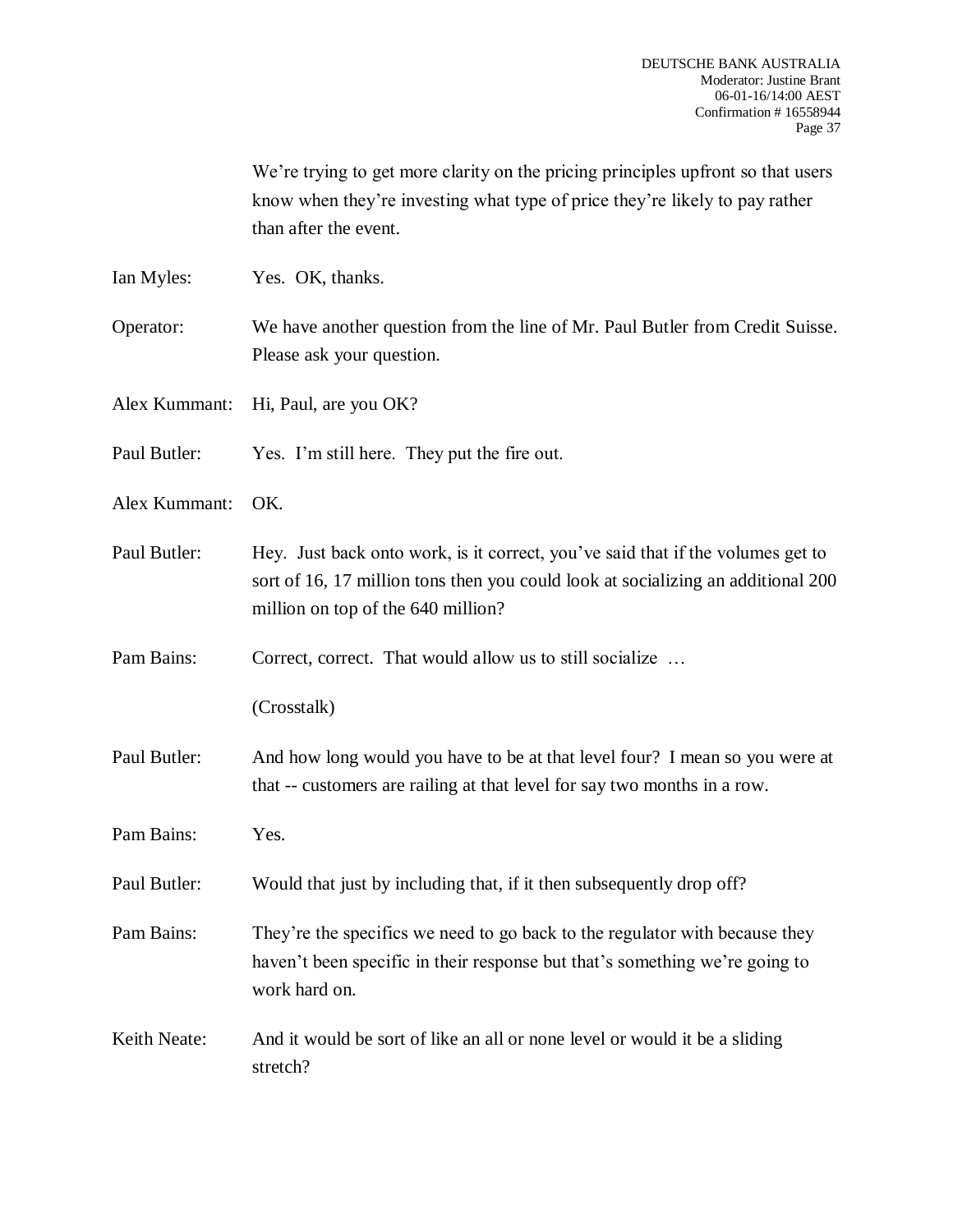- Pam Bains: And as long as the pricing works -- or, yes -- so that's something we will work with them over the next -- over the coming months.
- Paul Butler: OK. And then just on the asset stranding issue, have -- do you ensure the risks of asset stranding or have you looked at the cost of insuring the risk of asset stranding?
- Pam Bains: We don't insure the -- all assets on the network. Again, that's because it's a huge network that not many insurers are willing to insure. But again, I think to Alex's point earlier in the QCA ask and the QCA specifically have previously said we're not compensated for this risk. This is something we will pursue with them.
- Paul Butler: Right. But you've not -- you've not looked at, you know, what that cost would be. I mean …
- Pam Bains: It would be a significant cost and, you know, it's an option on the table but I …
- Keith Neate: It's insurable. It would be very significant, Paul, but I think the point here is the principle is we don't receive a return taking that risk, so why would we be taking that insurance to cover it.
- Paul Butler: Because you're wearing the risk.
- Pam Bains: But if …
- Keith Neate: But we're not rewarded.
- Pam Bains: We're not rewarded for the risk.
	- (Crosstalk)
- Paul Butler: Yes, I know you're not rewarded for it but you're still exposed to it.
- Keith Neate: No, no. Under the QCA, actually not.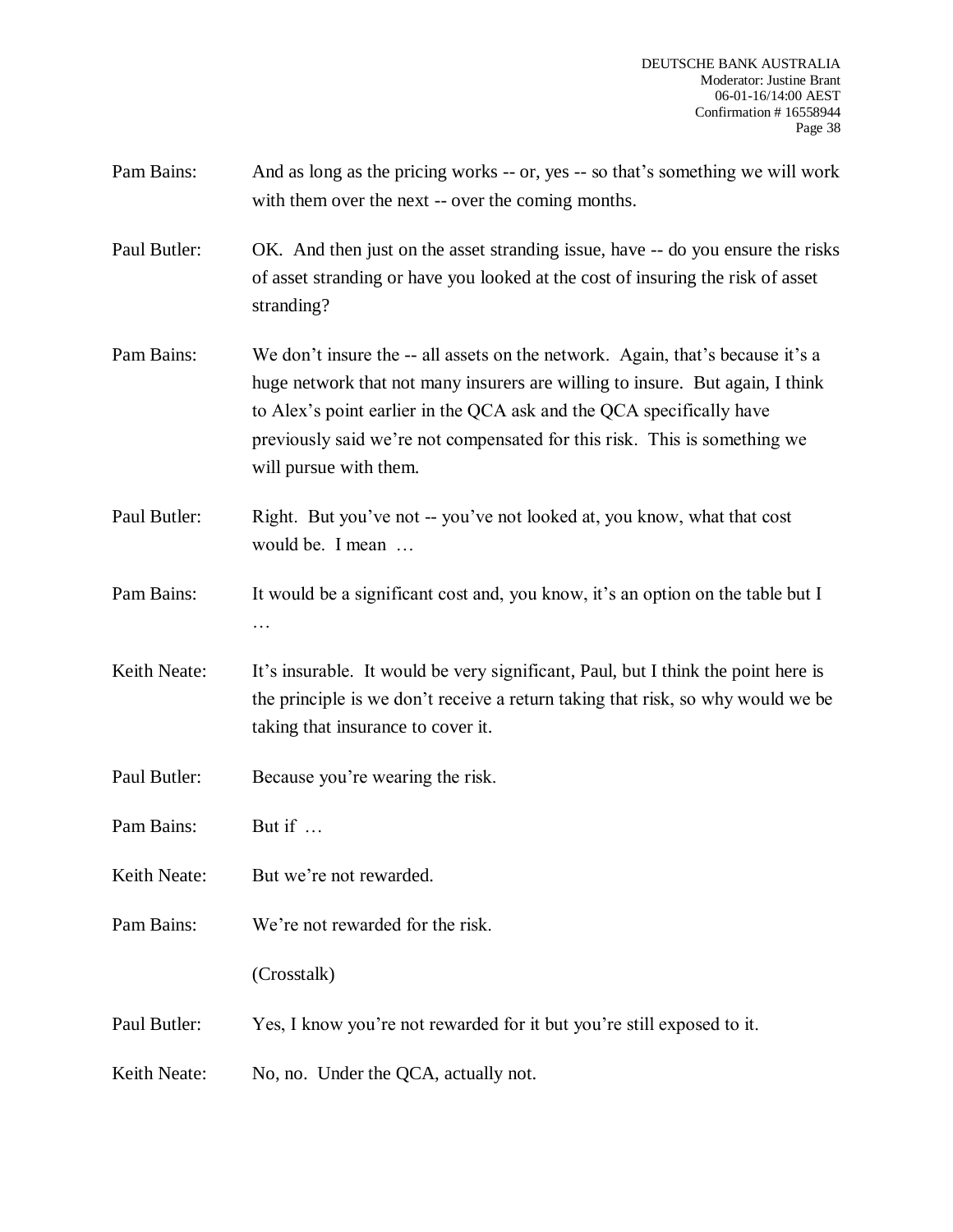- Alex Kummant: No, it's still up to us to go back. If -- again, if -- let's just say if something happens to the Moura, it still is up to us to go back to the QCA and propose a mechanism to, in fact, cover that loss.
- Paul Butler: OK. And you've given the example that it could be just to merge the Moura and Blackwater systems and socialize across the both of them.
- Alex Kummant: That's correct.
- Pam Bains: That's just one of a number of options that could be, you know, I guess recommended. And this is in a situation we've never been in before. And again, it's not something that is common in a lot of regulated entities (at least), so it's probably new ground for the regulator too.

So I think that's just one-off. You could either look to reward upfront, which again, you would have to decide what the value of that risk is or you look to reward or I guess deal with the issue after an event. So we would put that in with a number of other options.

Paul Butler: Yes. OK, thanks very much.

Operator: Once again, if you wish to ask a question, please press star-1 on your telephone and wait for your name to be announced.

Chris Vagg: Well, if there's no more question on the line, anymore questions in the room?

Operator: Sir, we don't have any more questions from the line. Please continue, sir.

Chris Vagg: Yes. We might -- we might wrap it up so then. So thanks, everyone, for dialing in and thanks for those of you in the room. If you have any follow-up questions, please let me know. Thank you.

Alex Kummant: Thanks, all.

Pam Bains: Thank you.

Male: Thank you.